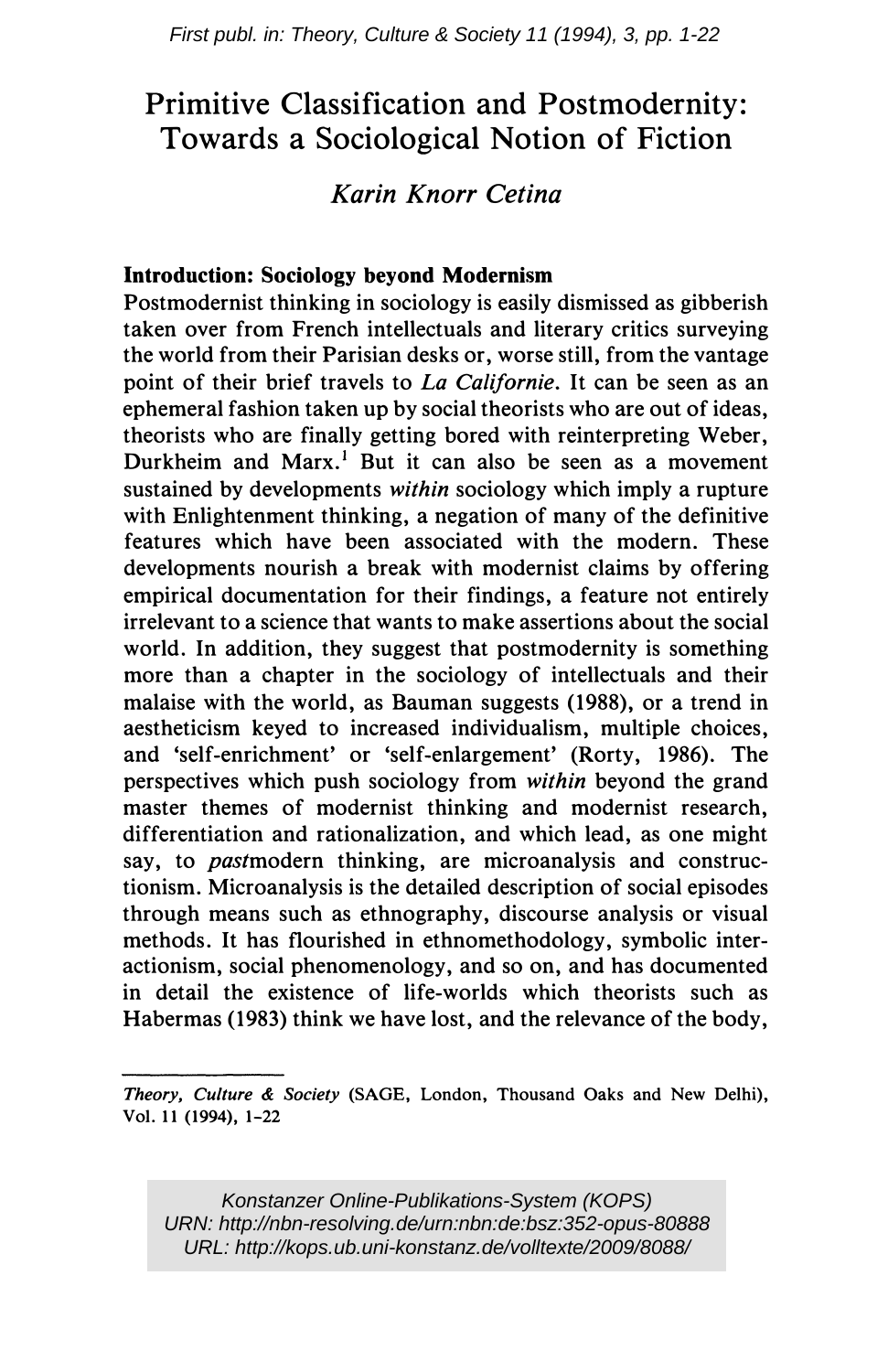of interpretative flexibility and reflexivity which interest postmodernists. Most importantly, microanalyses have discovered, emphasized and described the *local* nature of modern life; the whole body of micro analytic research rests on localizing concepts, epitomized by terms such as 'local order' and 'indexicality' in ethnomethodology, 'situation', 'setting' and the 'stage' metaphor in symbolic interactionism, 'province' of meaning and 'situatedness' in phenomenology, etc. The whole microanalytic revolution is a revolution not about what is small, but about the *spatialization of* experience. Microanalysis has turned away from conceiving the world in terms of individuals and actors, to conceiving of it in terms of sequential environments. Hence the replacement of notions such as 'actor' by 'participant' and 'member', and hence the ease with which micro analytic perspectives have opened up, by looking at new spaces, invisible aspects of modern society, those which are hidden from modernity's official, developmental dimensions.

The local nature of much modern life contrasts sharply with totalizing ideas about economic development, reason and universal knowledge which are characteristic of modernity. Yet microanalysis alone is not enough. The break with modernism implies not just an extension of the Chicago School of methodology, however radicalized by an emphasis on local multiplicity. It implies not a new methodology but a new epistemology, a new conception of the relation of the knower to the known. Recent work in the area is marked by a deep questioning of the nature of reality, of our conception of knowledge, cognition, perception and observation. The approaches within sociology which have occupied this terrain are not just microsociological, they are constructionist. Constructionism is a doctrine most suited to penetrate into the internal environment of domains that appear unitary and homogeneous  $$ into the constitution of the factual, the real, the authoritative meaning. Constructionism holds reality not to be given but constructed; it sees the aggregate as composite, the uniform as heterogeneous, the smooth and even-surfaced as covering an internal structure. It has found texture where other approaches have found the simplicity of a single attribute, and discontinuity where others have found continuity and interpenetration. Moreover, some constructionist perspectives have added to the localizing concepts of microanalysis through introducing broader notions of 'environment' more keyed to perspectives on modern institutions than the microconcept of a situation.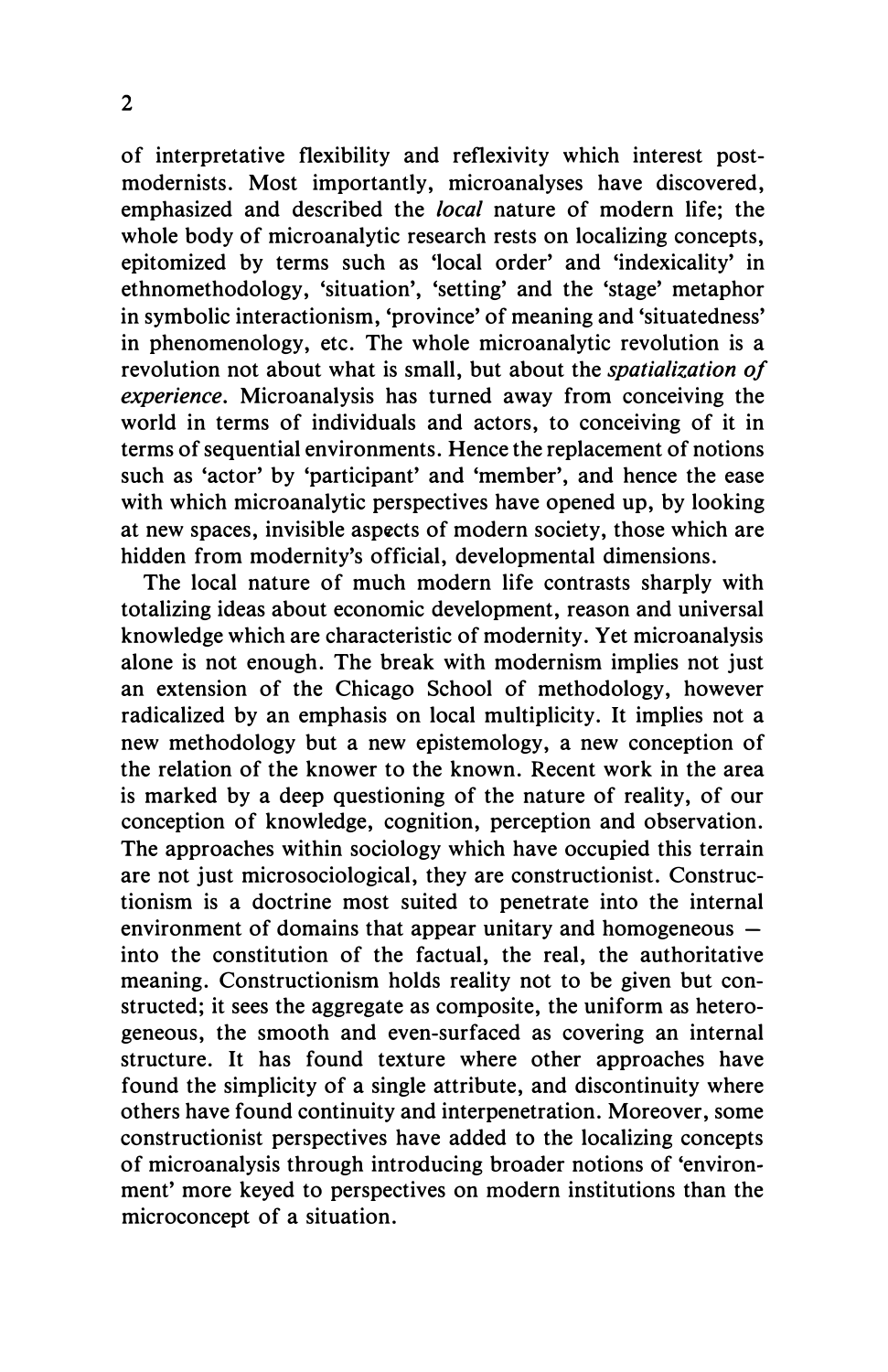There are at least three brands of constructionism in sociology today which have their strongholds in different areas, in addition to the deconstructionism familiar to postmodernists. First and bestknown to sociologists is the social constructivism which takes its lead from symbolic interactionism, negotianism and Berger and Luckmann's text, The Social Construction of Reality (1967). It tends to document the social origin of seemingly 'objective' social events and structures through pointing out the interactional work accomplished by participants in bringing these events about, and the meanings and definitions continuously infused in the respective outcomes and situations. The main criticism has been that it remains unreflective towards its own construction and the use of social factors as tools in constructive work.

There is, second, the empirical, knowledge-oriented constructionism developed in the last ten years in the sociology of scientific knowledge.2 It is based on the assumption that the things which we consider the most real in our society are also the most scientific, hence to study the construction of reality today means to study epistemic practice. It has relocated scientific realism into the empirical analysis of fact-production as opposed to the philosophical analysis of the logic of fact-justification. Consequently, the notion of a 'productive locale', which in science is called a laboratory, has replaced  $-$  as a theoretical notion  $-$  the concept of organization (see Knorr Cetina, 1992). This approach has also given rise to the notion of *fiction* which I shall outline below.

Third, there is the *cognitive constructivism* derived from the biology of cognition and perception. It appears to be embraced by system-theorists and sociologists who adopt the notion of selforganization. The central doctrine of cognitive constructivism is that living systems, including, on a societal level, systems of communication (Luhmann, 1984), are informationally closed toward their environment. They respond to the environment based on recursive self-organization and internal reconstruction, but they cannot be directly influenced by it. The localizing concept introduced by this approach is the notion of a system, understood afresh in terms of its closure toward the environment and in terms of self-organization.

Constructionism has emphasized and empirically documented contingency and negotiation, rupture and discontinuity, and heterogeneity and fragmentation in social events. In this sense constructionist studies are continuous with the *deconstructionism*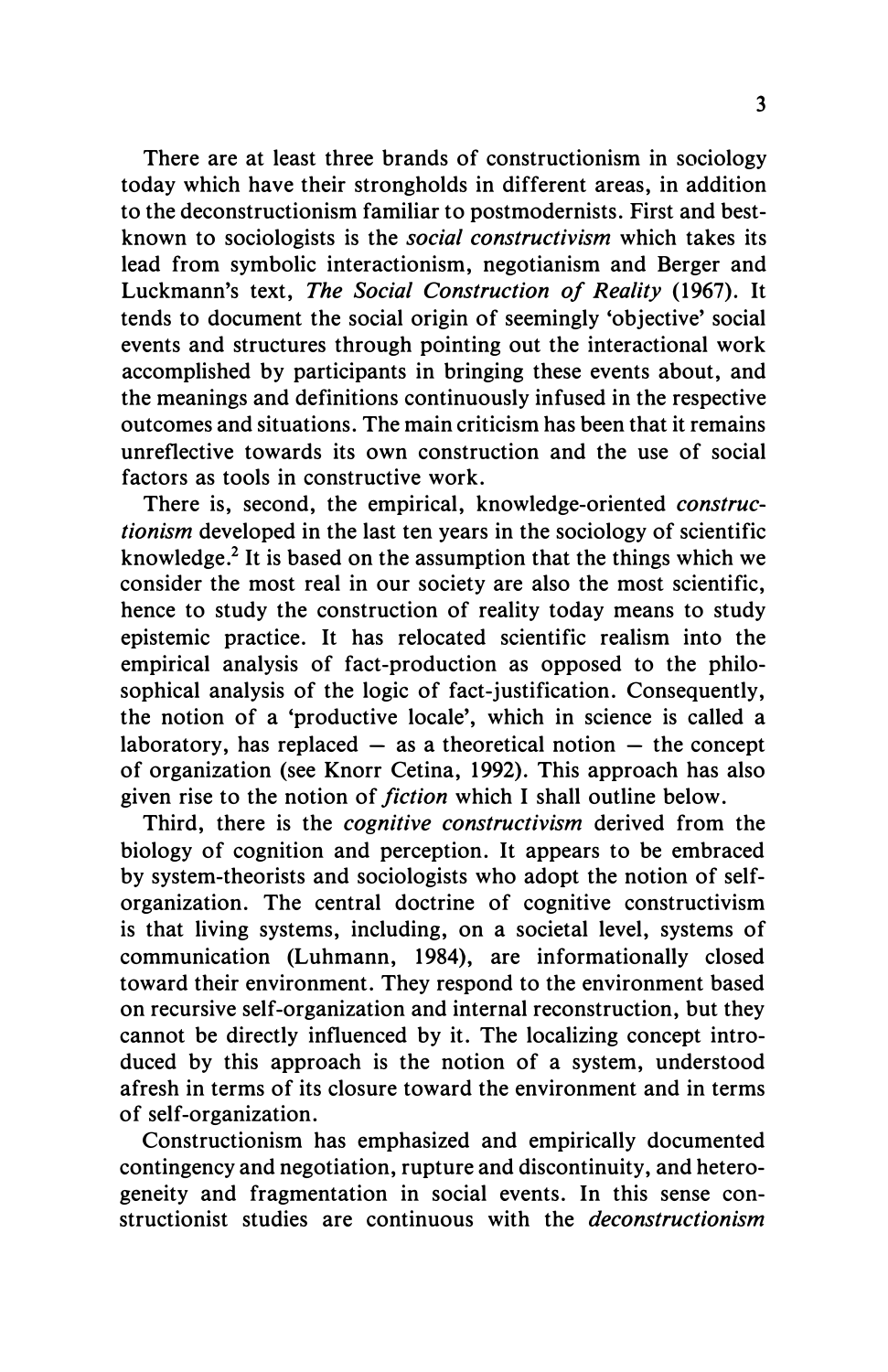closely associated with postmodernists, but there are differences. The most conspicuous feature of deconstructionism is its focus upon language, literary discourse, signification and the meaning of texts. 'There is nothing outside of the text', as Derrida remarks ( 1976: 158). Constructionisms, on the other hand, encompass a much wider notion of practice which includes not only nontextual, but also non-verbal, and even non-human agency.<sup>3</sup> Secondly, for deconstructionists, the important thing about meaning is that it is impossible to recover it unambiguously from a text or discourse. Indeed for deconstructionists,<sup>4</sup> the very impossibility of unambiguous meanings may become the only 'meaning' literally recoverable.<sup>5</sup> Constructionists, on the other hand, have maintained an interest in the social mechanics and social physics of heterogeneity and contingency. They dissolve our belief in the monolithic and awe-inspiring, but they do this not by showing how the monolithic is empty, but by showing us how it is built.

Nonetheless, constructionist studies too have had their deconstructionist readings. Social constructivism can easily be equated with petty negotianism, and leads to complaints, much as deconstructionism does, against the 'powerlessness' of such enquiries. Cognitive constructionism is struggling to get its transfer of images which depict the closure of systems such as the brain accepted when it comes to arguing the closure of social systems: unlike the brain, social systems have no obvious, unsurpassable informational or communicational boundaries. Finally, constructionisms which imply a new theory of knowledge find themselves embroiled in struggles with realist and positivist beliefs (for example Sismondo, 1993), which see the results of these studies as a threat to scientific procedure and an expedient of arbitrariness and relativism in the social world. As Mary Douglas ( 1978: xv) remarks 'The ultimate explanation of the sacred is that this is how the universe is constituted'. Constructionism threatens our beliefs in this constitution, without promising a return, as modernist theories and critical theory have done, to a more truthful truth and a better nature.

### A Sociological Notion of Fiction

However, constructionist studies, by the very questions they pose about nature, facticity and meaning, also open another possibility. They have something to offer to a strong notion of culture and practice that has become feasible in sociology in recent years along with the rise of postmodernist thought (cf. Featherstone, 1988a).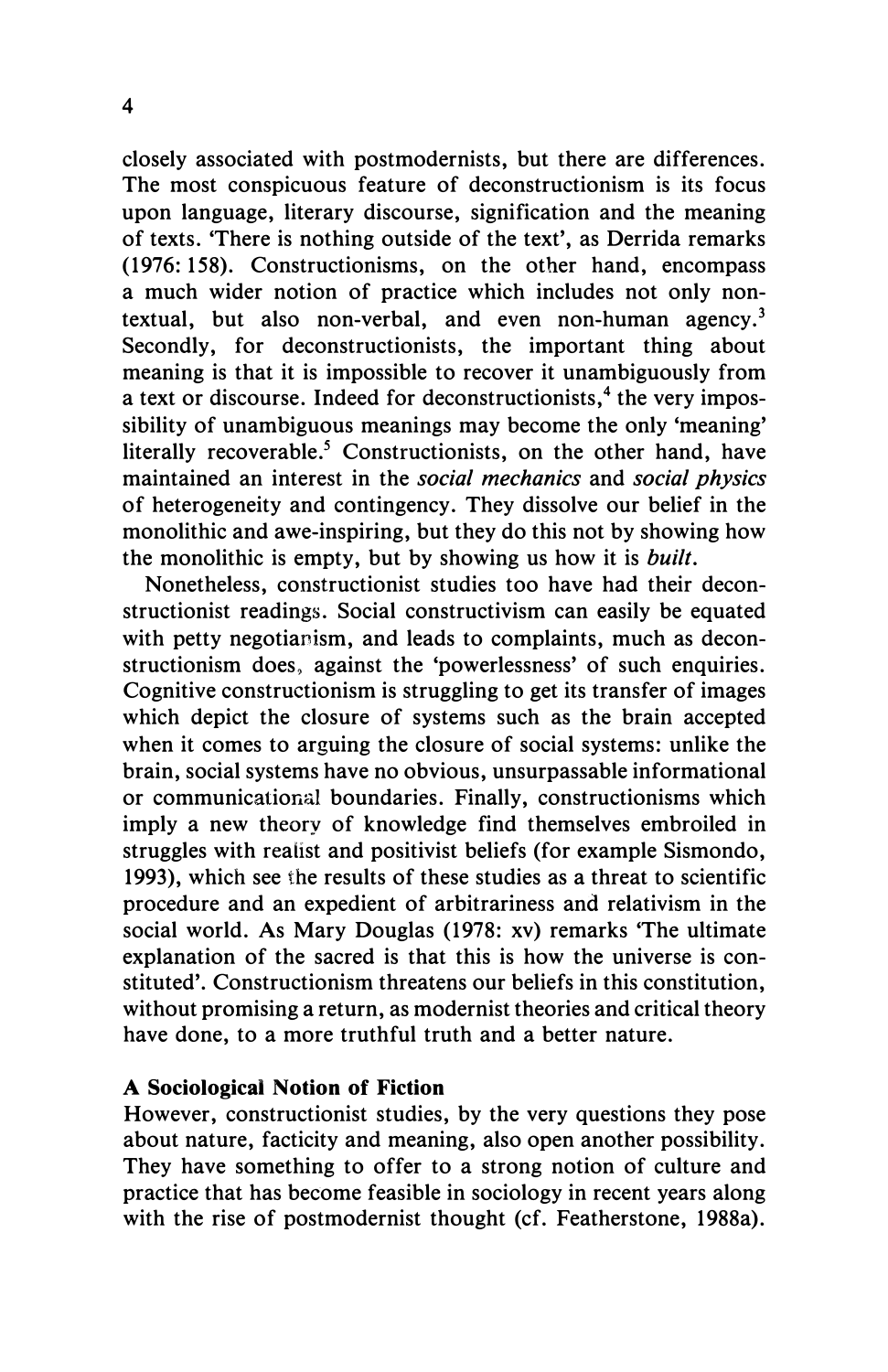What constructionist studies suggest is the pervasiveness and relevance of *fictionality* as a *routine aspect of social life*. Here we should acknowledge the excess meaning constructionist studies have unearthed in connection with their distrust in facts, objectivity and meaning. Yet we should recognize this excess meaning not as a threat to scientific procedure, or an expedient of the dissolution of all order into contingency, but as a routine feature of the social world. Suppose we stand, so to speak, the constructionist message on its head and consider its negative findings as worthy of analysis. If science, and modern institutions in general, do not run on facts, this is no reason for despair and resignation  $-$  it is rather cause to investigate the ways in which these institutions, if they do not run on facts, run on fictions.

Modes of fiction are ways of enchantment of the world, they are instruments of cultural imagination. When we talk about cultural imagination, we raise an issue about the key process of modernity and of modern institutions. The most prominent theoretical perspectives have linked these processes not to a gain of meaning but to a *loss of meaning*, they have seen them as major transformative trends toward greater commodification, rationalization, technicization. Weber, best known of all, held the trend responsible for the 'diminution of freedom' and the general 'disenchantment' of the world that grows out of the expansion of instrumental action (1905). Other transcriptions of the theme cast modernity as a process of alienation (Marx), as a loss of personal and interactional culture (Bourdieu, 1977; Luhmann, 1984) or as a loss of 'substance', the life-world and cultural traditions (Habermas, 1983). These 'losses' are replaced by a gain in abstract, formal and technical systems, a gain in legal principles, abstract values and expert/scientific procedure.<sup>6</sup>

Some of this clearly strikes a chord. The loss of 'substance' now includes the environment; to quote one analyst, a river today is not a river, it only looks like a river.<sup>7</sup> Yet our new rivers may contain as much plant and animal (microbial) matter as their unpolluted precedents – matter which, however, we consider as unwanted, as 'out of category' as Mary Douglas might say, $8$  with our historical conception of rivers. Similarly, the fact that some regions of the world have experienced a loss of religious fervour<sup>9</sup> does not signify that there exist no other mythologies to take the place of religion; it only means that the new forms may be out of category with, for example, the mode of integration that we posthumously attribute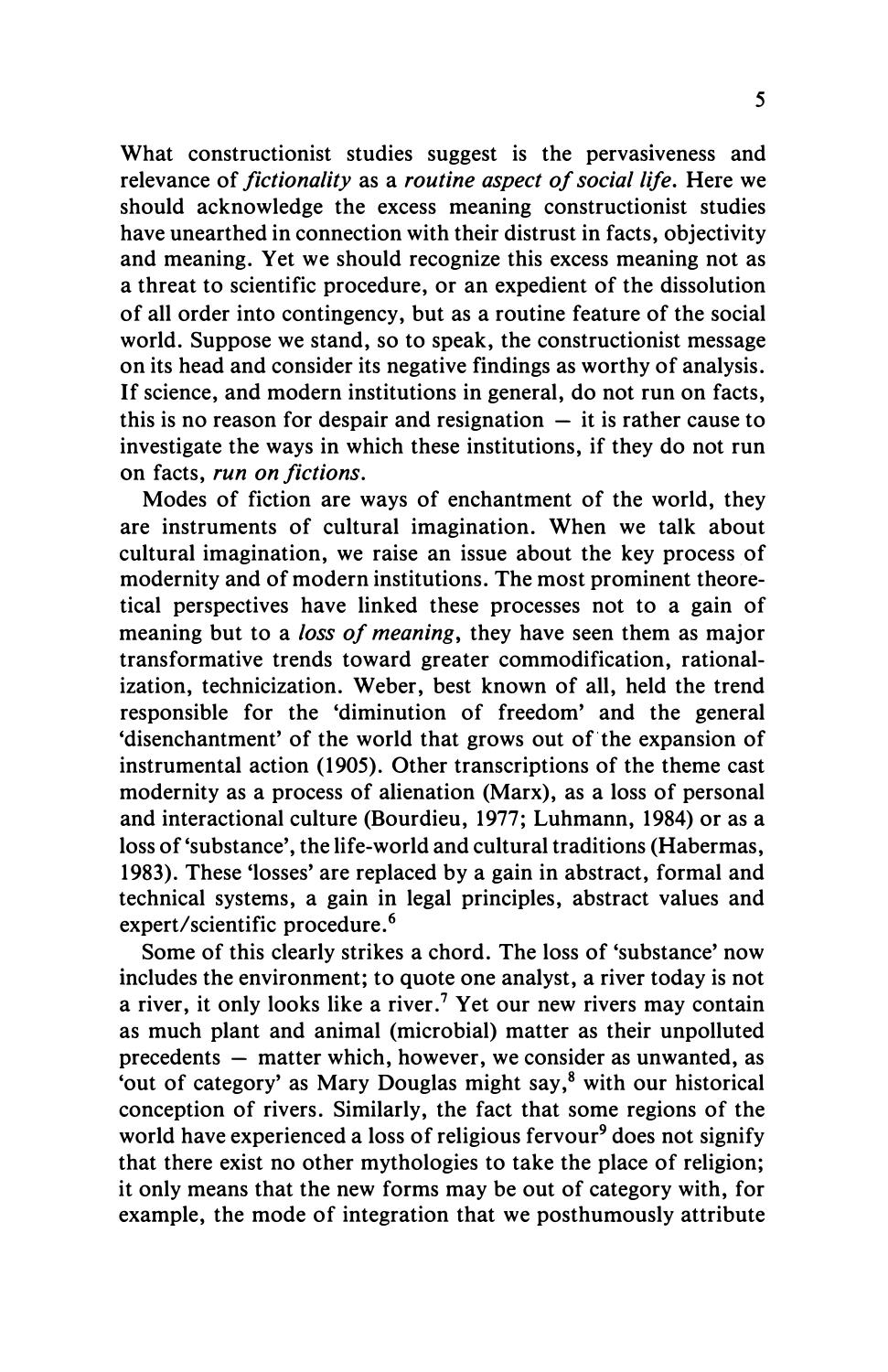to previous traditions.<sup>10</sup> The thesis of the disenchantment of the world fails in several ways. First, it rests on the equation of the content of particular belief systems or modes of operation  $-$  which have changed  $-$  with 'substance', 'meaning', the 'life-world', etc. in general. If the proposition of the 'loss of meaning' in modern and postmodern life is stripped of this equation, it amounts to a historically plausible but trivial assertion about the changing nature of meaning structures. Second, the assumption of the increase in formal, technical and abstract systems ignores the phenomenon that these systems are never abstract when they are enacted. Presumably, the meaning of abstract elements lies not in their formal definition but in their use. Third, the thesis fails in that it has not been systematically documented empirically. In fact, assessments like that of a trend toward the elimination of the life-world are ironic in face of the aforementioned microsociological studies in the last thirty years which demonstrate the procedures and forms of organization of this life-world.

From the micro-perspectives which document the life-world of modern institutions, it is clear that everyday practice still runs counter to the perceived disenchantment of the world. They testify to the presence of 'meaning' and 'tradition', of the 'body', of 'intimacy', 'local knowledge' and everything else that is often thought to have been bred out of 'abstract' and 'rationalized' systems. But is this assessment enough? I think not. I am not arguing for an upgrade or, better, recognition of symbolic and interpretative approaches  $-$  which exist after all  $-$  but for a specific notion which is keyed to the development of modern institutions, and which can catch up some of the features which have been noticed by constructionist perspectives.<sup>11</sup> In a sense we can still work with a notion of enchantment, but it has to be more specific and precise than the general terms 'meaning', 'text' or 'interpretation' which flood the literature. It also has to be more specific and precise than the view stimulated by anthropology of cultural forms as symbolic forms.

#### What Are Fictions?

I have proposed that we stand the constructionist message on its head and learn from it the relevance of fictions. Fictions are enchantments of the world, but they are not only enchantments. Can we link a notion of modern institutions to the analysis of a stronger notion of operative fictions? What are operative fictions?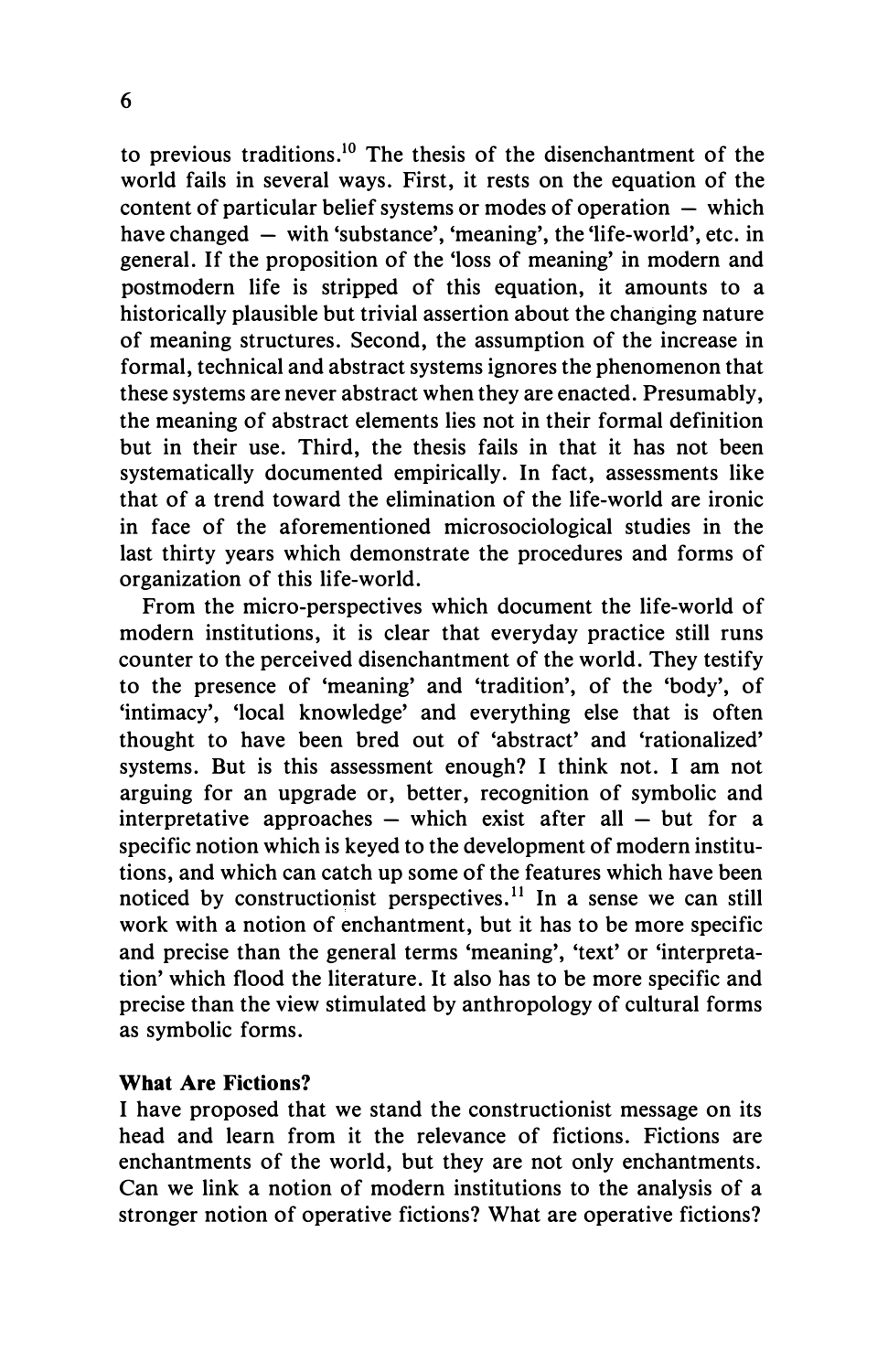Those sustained by the development of modern institutions, entangled in their practices, those which come into play when these institutions fulfill their goals and engage in instrumental action. Such fictions are imaginative works, but they are not quite the pleasurable art forms Clifford Geertz has in mind when he compares the Balinese cockfight with a performance of King Lear. A cockfight or a performance of King Lear is a cultural figure that catches up themes close to the heart of a society and some of its subcategories of members<sup>12</sup> – themes like death, masculinity, rage, pride, loss or chance (1973: 443). It displays these categories, provides, to the natives, a metaphor of themselves, but it has no other reality nor function  $-$  the cockfight, as Geertz says, is 'really real' only to the cocks  $-$  it kills them. Although some forms of fiction in modern institutions are like that others are not. What interests me is a wider notion of fiction as registers and symbolic technologies embedded in or constitutive of the performance of modern institutions.

In everyday usage fictions are, roughly, objects which are not literally true, which are not the real thing, which are possibly shams or simulations. Etymologically, fictions derive from *fingere*: the act of fashioning and shaping which includes imitating and inventing. Etymologically, fictions carry only a weak factor-loading on the truth-falsity dimension and a stronger one on the dimension of shaping and forming. Yet the notion of fiction I want to propose draws more on a different aspect of the concept. Fictionality arises from the transformations of forms of symbolic organization in modern institutions and the cultural attributions of reality, literality or normality which apply to these forms. It rests on a difference between a discourse and a counterdiscourse, between behavioral and other behavioral or symbolic repertoires, between different definitional frames sustained by participants or practices. It is a phenomenon of two or more registers or regimes which may alter the dimension of phenomena, bring them into a different medium, take them out of one kind of social space-time and install them into another. Fictionality refers to the transposition of things into an alternate reality in which work is carried on, without the original register being eliminated. It is a codeword for the phenomenon that (institutional) reality (today?) comes in alternates which play upon each other, edge against each other, contradict each other or exhibit some other kind of relationship that rests on their difference.<sup>13</sup> The transposition from an experiential into a semiotic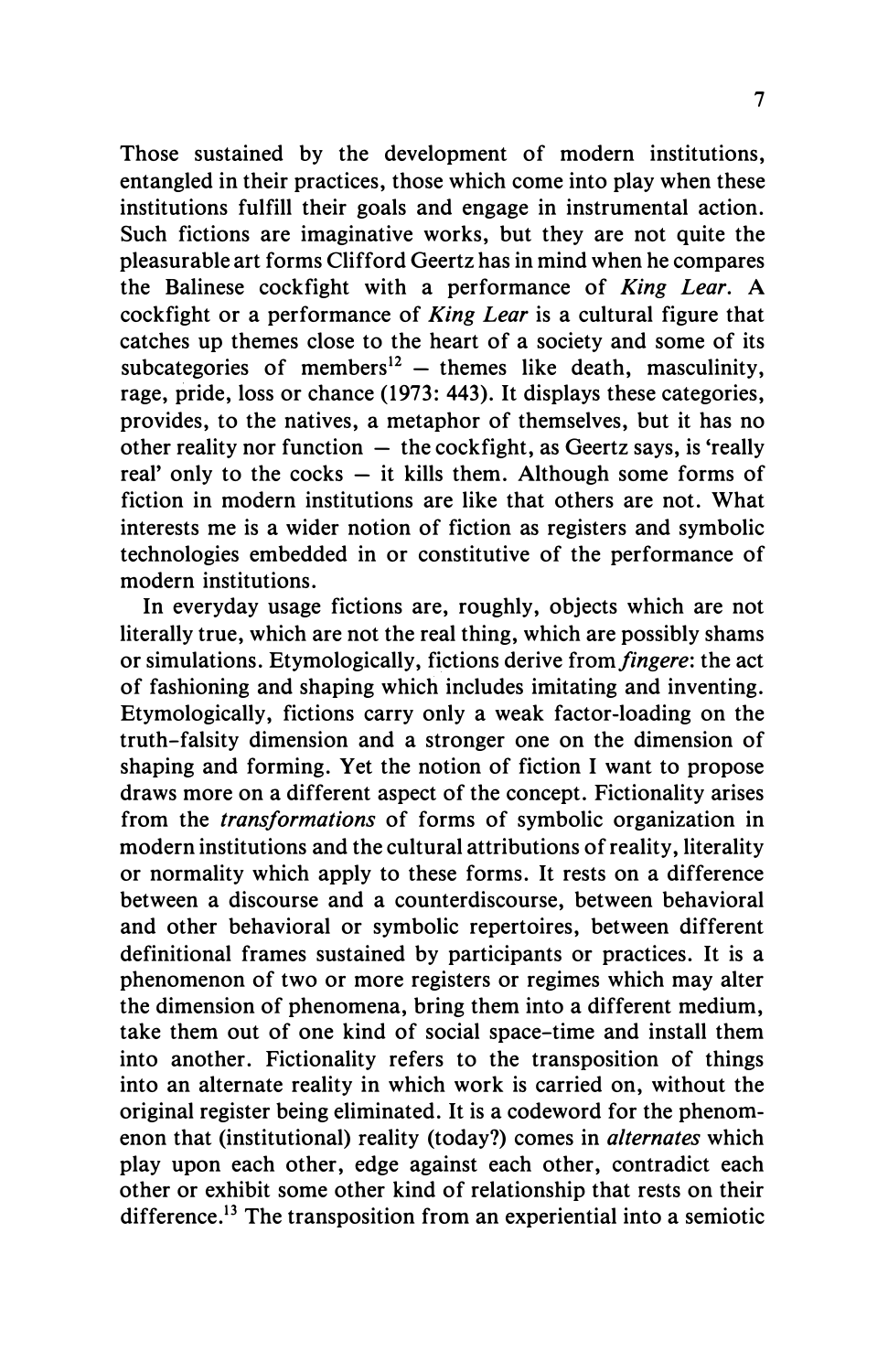and representational regime can institute such alterations  $-$  with changes of the perspective, the resources, the technology brought to bear included; but so can reclassifications, or what I shall call social simulations (see below). Fictionality refers to the inflationary introduction of layers of organization and order which increase the viscosity and texture of modern institutions.

Modern institutions, I want to claim, continually produce fictions, steer their way through fictions, work with fictions and become founded upon fictions. Consider first the older example of English and Roman law, in which a variety of legal fictions apply which serve different functions in legal applications.<sup>14</sup> Some of these fictions are condensed versions of legal rules, as the fiction in English law that husband and wife are one person, or the equivalent in Roman law, which says that the wife is the daughter of the husband. Other fictions appear to be links to a competing moral order, like the legal fiction that everybody knows the law. Older authors saw these fictions as 'marvelous' means for connecting legal rules with reason and justice: for example, the fiction that everyone knows the law brings the rule that lack of knowledge is no excuse for an offense in accordance with the moral value that it is unfair to punish someone for an offense against a law he or she does not know. Even the idea of adoption was originally introduced into law as a legal fiction: the fiction that family bonds can be created artificially. The law uses fictions as instrumental constructs which serve to bridge gaps in the body of legal rules or between law and justice.

But the law and its use of fiction to hide, sustain or complement the principles according to which it operates, is one case. These are instrumental fictions, distinguished as such by participants and introduced to serve a specific purpose or solve specific problems. What interests me more is the kind of fictionality whose existence and meaning is less obvious and about which we can learn, paradoxically, from the most highly technicized domains, those on which the greatest accent of *reality* and *rationality* is conferred by participants and observers. Fictions are central to how these institutions conduct their business; yet they are not central in the same manner. There are types of fictional forms which need to be distinguished. I shall draw attention to three types: symbolic ('primitive') classifications, social simulations and fictionally operating systems of knowing. I shall expound symbolic classifications in some detail but be brief about the other categories which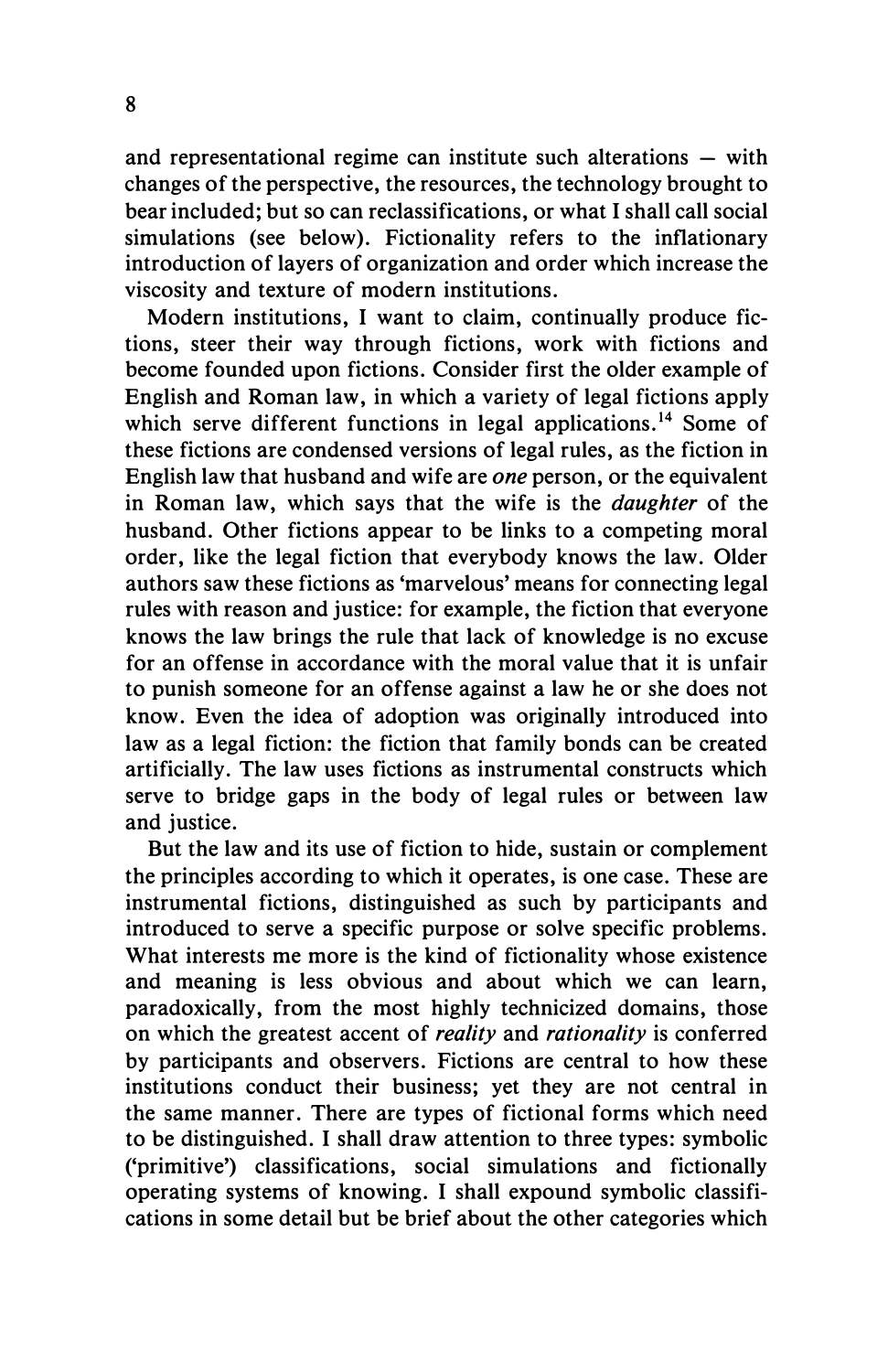cannot be adequately explained within the confines of the present paper.<sup>15</sup>

#### Primitive Classifications

The first class of fictions are symbolic (re)classifications of categories in terms of metaphors and analogies from the natural and social order. In contrast to instrumental fictions which often comprise isolated principles, what we are dealing with here are often whole systems of symbolic categories which display a certain coherence and elaboration. Such systems of classification have interested social scientists at least since Durkheim and Mauss wrote their famous essay on *Primitive Classifications* (1963). Yet until today, primitive classifications have no satisfactory interpretation.

For Durkheim and Mauss, primitive classifications were social projections. They looked at symbolic classifications of natural objects by native tribes, such as the division of all things in nature as belonging to one or the other 'totemic' animal. Durkheim and Mauss wanted to prove the social origin of these classifications. They did not believe that the human mind had the innate capacity to classify the things surrounding it spontaneously and by sort of natural necessity ( 1963: 7). Instead, they thought the mind needed a model, and this model was society: if the society was divided up in a certain way, then the rest of the universe would be divided up analogously and related to the categories established by social organization. 'The classification of things reproduces the classification of men.' This was Durkheim and Mauss's well-known thesis, whose singular value it is, as Needham (1963) pointed out, to direct the attention of sociology to the topic of classification.

The thesis itself proved untenable, but the question of category derivation remained and has stimulated further thought. Today the more interesting cases of primitive classifications are not those which are religious, but those we find in modern highly technicized and rationalized institutions. Why are fictional categories employed in modern institutions although technical vocabularies and literal descriptions usually exist to circumscribe the phenomena of interest? The most prominent answer comes from a modern Durkheimian, Mary Douglas ( 1987). Institutions, she argues, are conventions, and conventions need some stabilizing principle which points away from the fact that they are socially contrived arrangements. This stabilizing principle is naturalization, the links an institution establishes with 'natural categories' through metaphor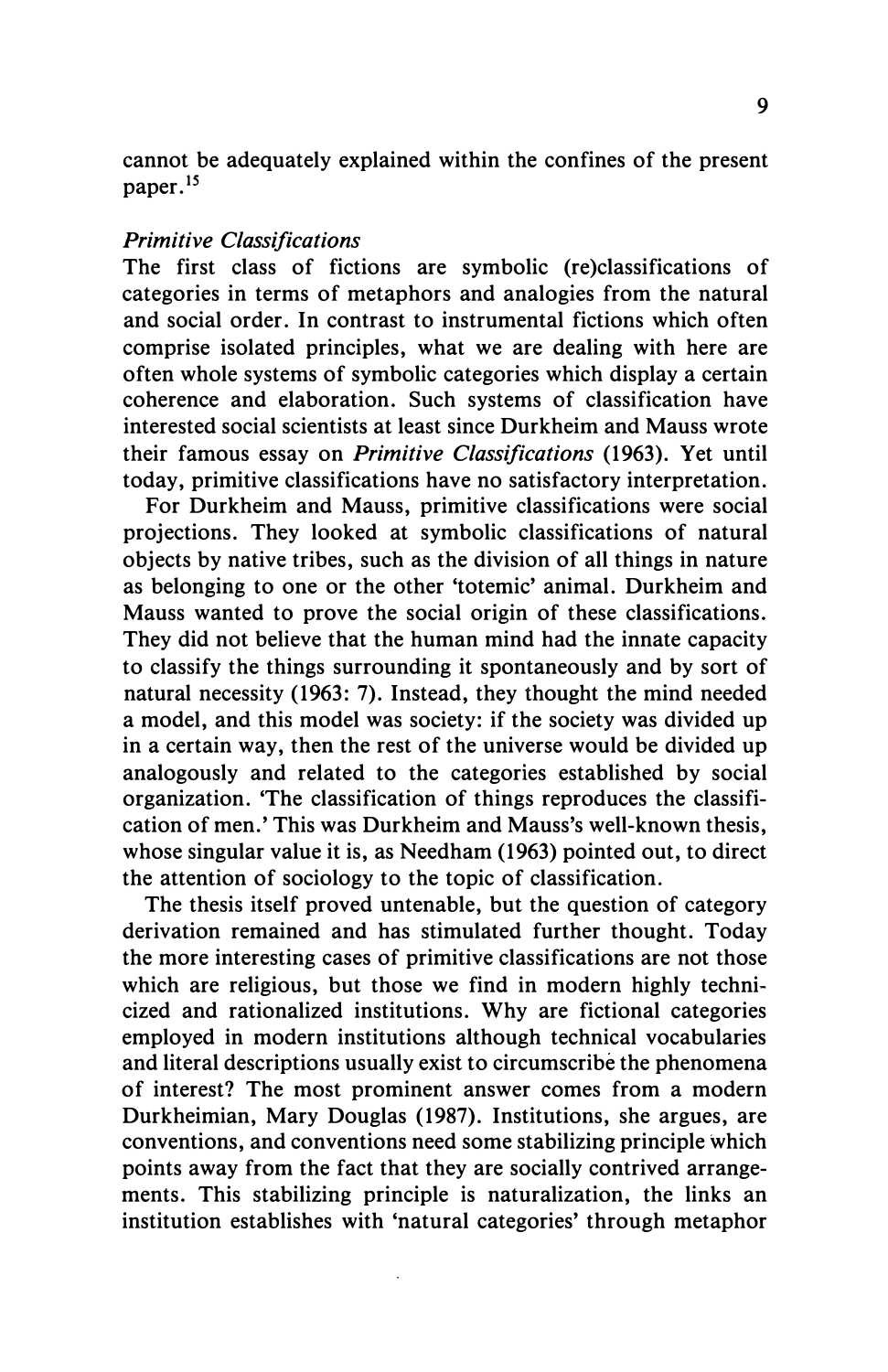and analogy. The convention of the sexual division of labour, for example, may be justified in terms of an analogy with the complementarity of the right and the left hand, and the analogical relation of head to hand can be used to justify such diverse social arrangements as the class structure, the inequality of the education system and the division of labour between manual and intellectual work.

Science, a paradigmatic modern institution, also enlivens its universe through symbolic classifications. Consider the jewel in the crown of basic disciplines, experimental high energy physics (see Knorr Cetina, 1995: Ch. 5). Like in any other science, the definition of things is accomplished by technical vocabularies. A huge measurement instrument such as a detector and, presumably, all of its thousands of parts can be classified or paraphrased in a technical language. Moreover, physicists seem to share enough of this vocabulary to make themselves understood and to communicate with each other within this technical language. Yet there exist, in addition to the technical language, imaginative terminological repertoires which reclassify technical objects and distinctions. These constitute a symbolic universe superimposed upon the technical universe; a repertoire of fictional categories and distinctions from the everyday world which are extended into science where they reformulate, elaborate and at times fill in for technical categories and distinctions.

Consider an example. Some areas of physics, especially experimental high energy physics, are known for their massive requirement of technology  $-$  of three-storey-high detector complexes seven storeys underground, of 30 miles-in-diameter beam pipes and magnets, of tens of thousands of yards of cables and wires, of rooms full of electronic crates, and so on. Advances in high energy physics are often presented in terms of energy regimes, and energy regimes are regimes of machines: of colliders and accelerators which provide higher and higher energies, of detectors which can deal with ever higher luminosities, and of computers which are fast enough to handle huge amounts of information within fractions of a second. It is this technology which consumes the massive flow of money high energy physics requires, and which necessitates, by its sheer size and complexity, the formation of large and long-lasting international collaborations. Seen from this perspective, these areas of physics are indubitably brandmarked by, driven by and dominated by machines. Yet seen from within the vocabularies in terms of which the physicists frequently address these technical devices, these are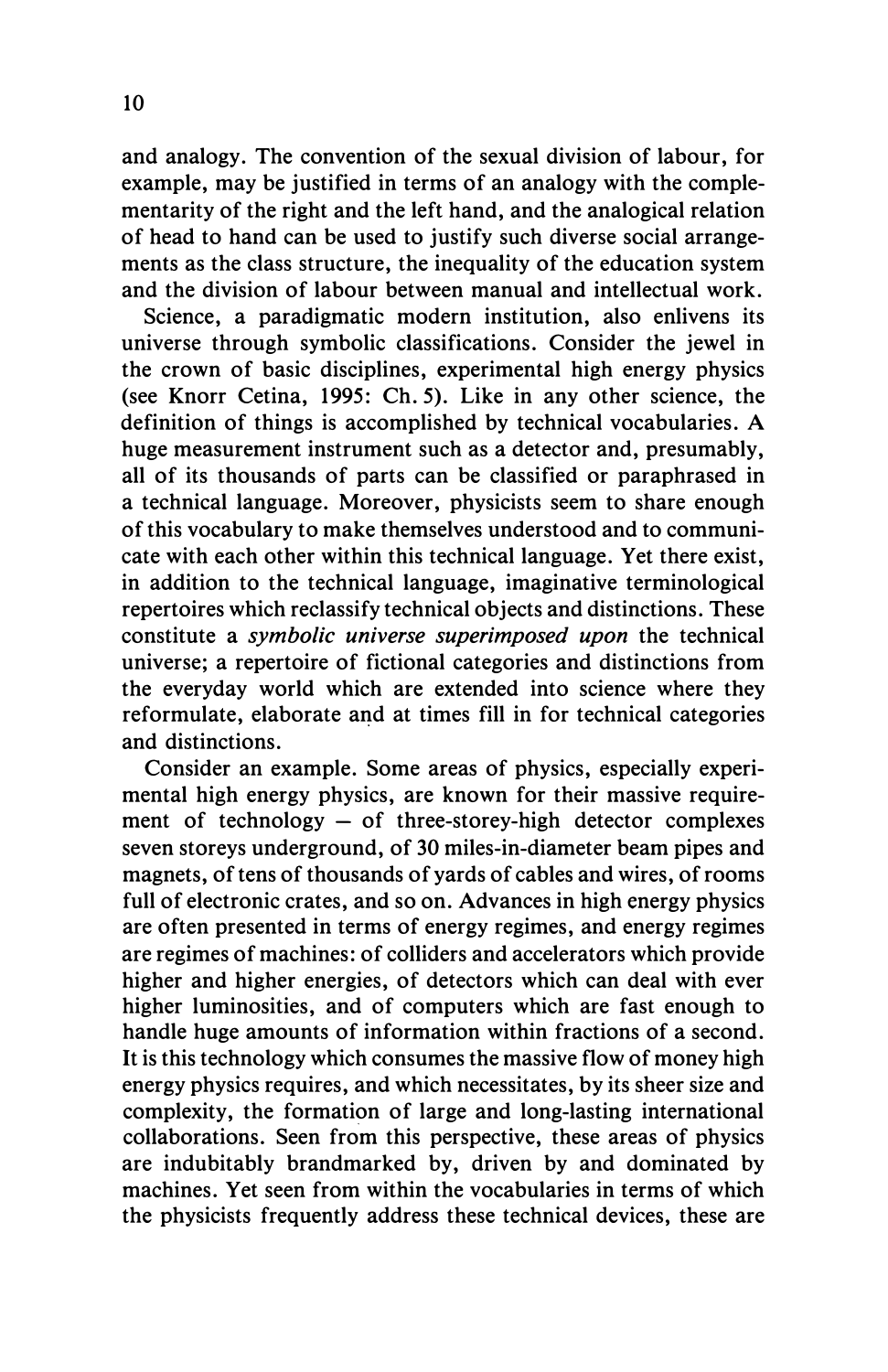FIGURE 1 Some Pbysiological Conditions and Bebavioral Idiosyncrasies of a Detector



- o background depends on specifics
- o smearing depends on specifics
- $\circ$  responsible for 'meaninglessness' of data which are not corrected
- o difficult to simulate

less machines than biological organisms with a life and a life-time of their own. One example is the 'aging' of a detector. Why involve a biological process such as aging in a technical event? Moreover, 'aging' is just one term in a much larger system of categories which fit to each other, supplement each other, and in which two features stand out: the terms are physiological and refer to the qualities of an organism, and they suggest an autonomous being which, in the aggregate, can also be a social being.

There is no need, in this paper, to go into the details of this taxonomy which is expounded elsewhere (see Knorr Cetina 1995: Ch. 5). Suffice it to say that in addition to the behavioral states and idiosyncrasies (detectors are true individuals!) given in Figure 1, this vocabulary encompasses behavioral capabilities which imply,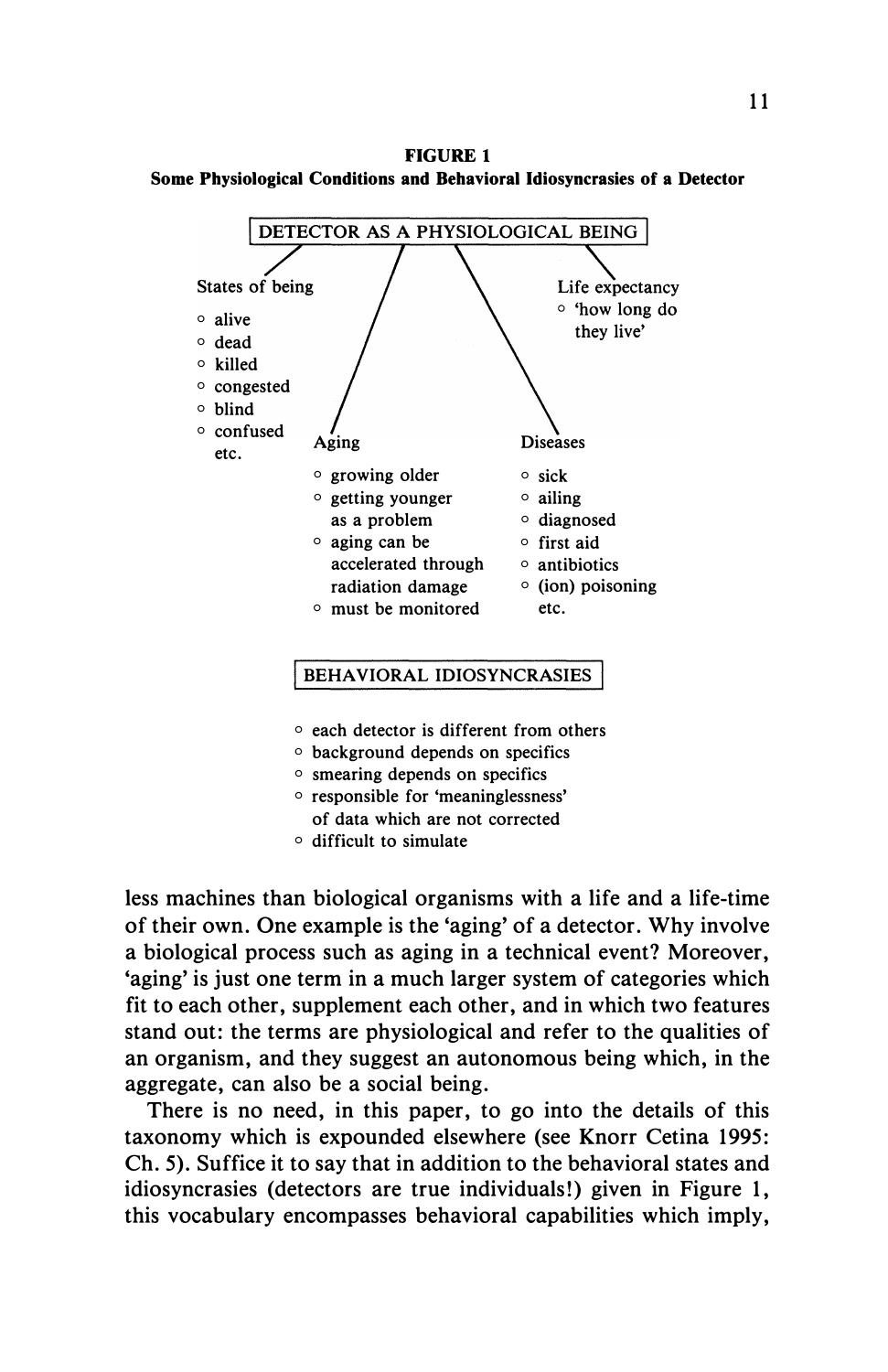on the side of the instrument, a perceptual apparatus (the instrument 'sees'), behavioral responsiveness, achievement levels ('dopability'), susceptibility to the treatment of diseases, communication capacities and behavioral limitations. The question one needs to address is how we interpret such classifications. For Mary Douglas, the message would be clear. A machine is itself a convention and an artifact. The analogy from biology and physiology confers natural status on the crystallized social relations represented in the machine. The analogy builds strength for a physical instrument that does not in itself have legitimacy, consumes huge amounts of money and manpower, and would be, without the analogy from life, an a-moral, a-social, non-natural being.

On the other hand, is it really plausible that the spark of legitimacy is conferred so easily to things in modern institutions? In physics anyway, substantial organizational work goes into purchasing legitimation. There are special units at the big laboratories whose task it is to cultivate and promote the cause of high energy physics, and these units continually produce a stream of linguistic events which display and celebrate the achievements and relevance of these organizations' work. The function of the general director of a large laboratory is to a significant degree to pursue, with government agencies, ministers of science and prime ministers ('Mitterand at CERN', as the headlines read), questions of the relevance, usefulness and need for a particular research and development. Building new detectors is justified in this context in terms of the harvest of new particles they bring, in terms of spin-off effects, industry development, the training of physicists potentially needed by this industry or by the military, and in terms of international competitiveness and international relations. There is indeed a discourse of legitimation, but this does not include analogies such as the above. Nor are these analogies made public such that they *could* provide legitimation. More generally in our societies, conventions such as organizational structures are often justified in terms of efficiency, or they are, like conventions within the education system, grounded in law, and the legal provisions are justified with respect to democratic principles such as equality of opportunity and freedom of choice.

In view of the complex machineries modern societies install for purposes of image building and legitimation, the belief that the above classifications do this work is not plausible. It ignores the realities of economic action and political calculation in industrial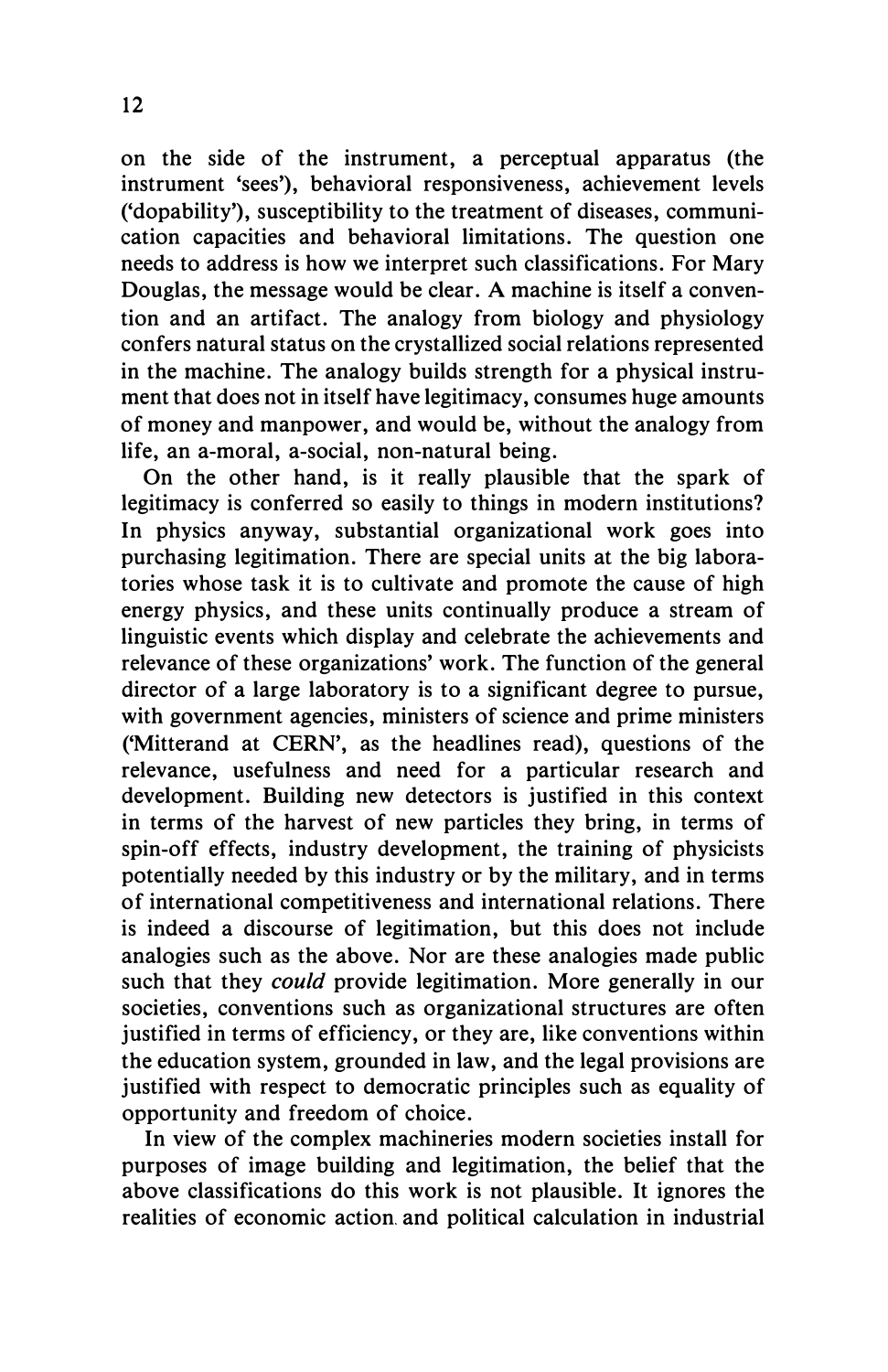societies. But what if we broaden the thesis to make it more compatible with a Goffmanian view of the symbolic as a dramatic construction, perhaps, as Geertz (1973: 445) suggests, a dramatic construction participants place upon the grand themes everyone is confronting in daily life?<sup>16</sup> Are not the themes of life, death, illness/disease, of aging, physiologies, etc. encoded in machine classifications also the topics we experience in dealing with ourselves, but put into dramatic shape? The answer is yes, yet the interpretation is unsatisfactory. Why the need to identify routine features of a machine with these topics? What do we do with the quite different classifications of other aspects of participants' work, how do we explain which symbolic repertoire is chosen for which area? Is it possible to construct symbolic classifications and not catch up the common themes of our everyday experience?

I believe there is, for the fictional classifications of the above kind, a better interpretation. These classifications owe their divisions much more to their capacity to model the concrete interactions of the members of an institution than to participants' disinterested curiosity about the working of individual lives or about the workings of nature. They codify something that lies at the heart of the working of these environments. They codify who, within the walls of the institution and independent of external definitions, is an organism and who is a machine, who are agents with powers and dispositions to react, who is alive and who is not, who is a human and who is a non-human being. In other words, they catch up the ontologies instituted in local settings and the social relations which flow from these ontologies, and which include relations to nonhuman participants. The ontologies are specific to the type of locale; they are reconfigurations of, to borrow a term by Merleau-Ponty  $(1962)$ ,  $^{17}$  self-other-things, of the relations of subjects to objects in the external environment, or of the relation between the natural and the social order. For the 'natural' order established in these institutional settings a detector is not (just) a mechanical device, nor a 'dead' machine, nor even a sophisticated information technology (an outsider's definition) but a physiological being with needs and requirements like other physiological beings. It must be treated like one and interacted with like one. The epistemic procedures participants use with respect to this object differ markedly from the epistemic procedures used in fields like molecular biology in which real organisms (mice, microbes) are reconfigured as machines (see Knorr Cetina, 1995: Ch. 6).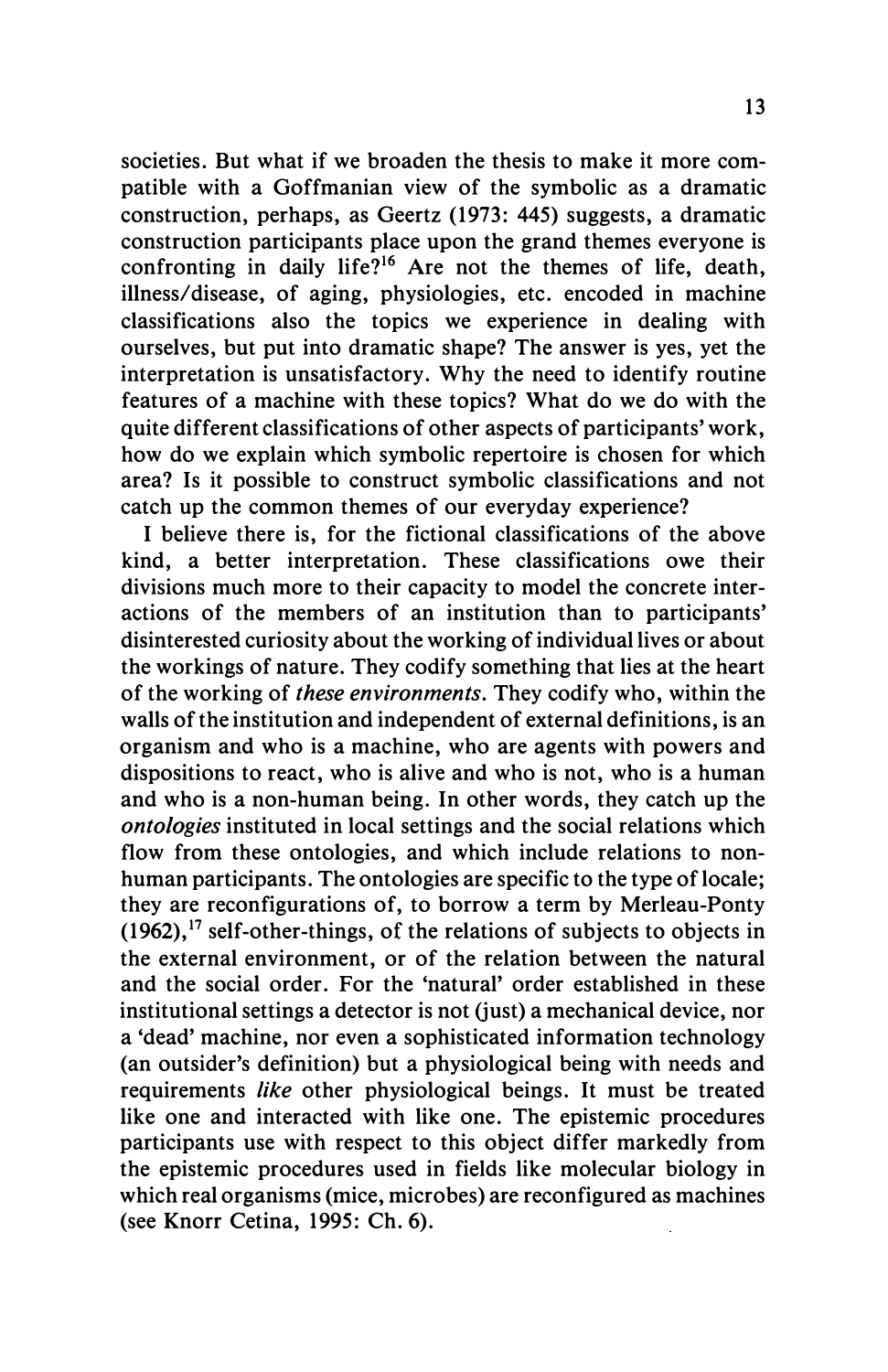#### Social Simulations

Primitive classifications, then, codify the situated embodied production of relevant ontologies, but institutions do not only run on ontologies. They also need to organize their own survival over time. There is a second class of fictions which I see in relation to an institution's construction of its own life course and which one could call, to choose a term proposed by Baudrillard  $(1983)$ , <sup>18</sup> social simulations. Simulations are processes an institution sets up which aim at something that is real, but which are, through native or non-native observers, also contradicted by second and third voices. Formal organizational structures often have the character of social simulations. Consider four organizational structures implemented in four parallel huge international collaborations designed to create, in the same area of science, a new piece of technology and knowledge.<sup>19</sup> One features a sort of parliamentary democracy, complete with a written constitution, strict voting rules, exact indications of who is allowed to vote or run for which office and occupy it for how long, and so on. The second is based upon informal, interactional self-organization. The third is called 'teutonic', which means it has strong leadership and an old boys' network which runs things. And the fourth uses the device of, in participants' jargon, 'splitting the collaboration down the middle' into two competing camps which report to a leader but do not talk to each other. The four collaborations are stunningly different in describable, accountable and constantly reported and talked about terms: they enact four different models, in a rather conspicuous way. What is interesting is that these models of organization which are enacted and displayed apparently have little effect on the performance of the collaborations  $-$  the achievements are very similar.<sup>20</sup> Moreover, as in all organizations, there are native counter-voices, redescriptions of the 'real' organization not quite in agreement with the models.

In other words, in terms of their effectiveness  $-$  but also in terms of their actual realization  $-$  these models appear to be fictions in the sense of simulations. What, then, do these forms of organization do? Why the discourse about them, the stunning display of their features? The discourse, the organization, is the fluid analog of the functioning of symbolic classifications: it works like a code  $-$  a set of symbols for the 'style' and the 'quality' of a collaboration. This 'style' and the 'quality' has strong implications for how a collaboration sustains itself over time, and for how it spawns and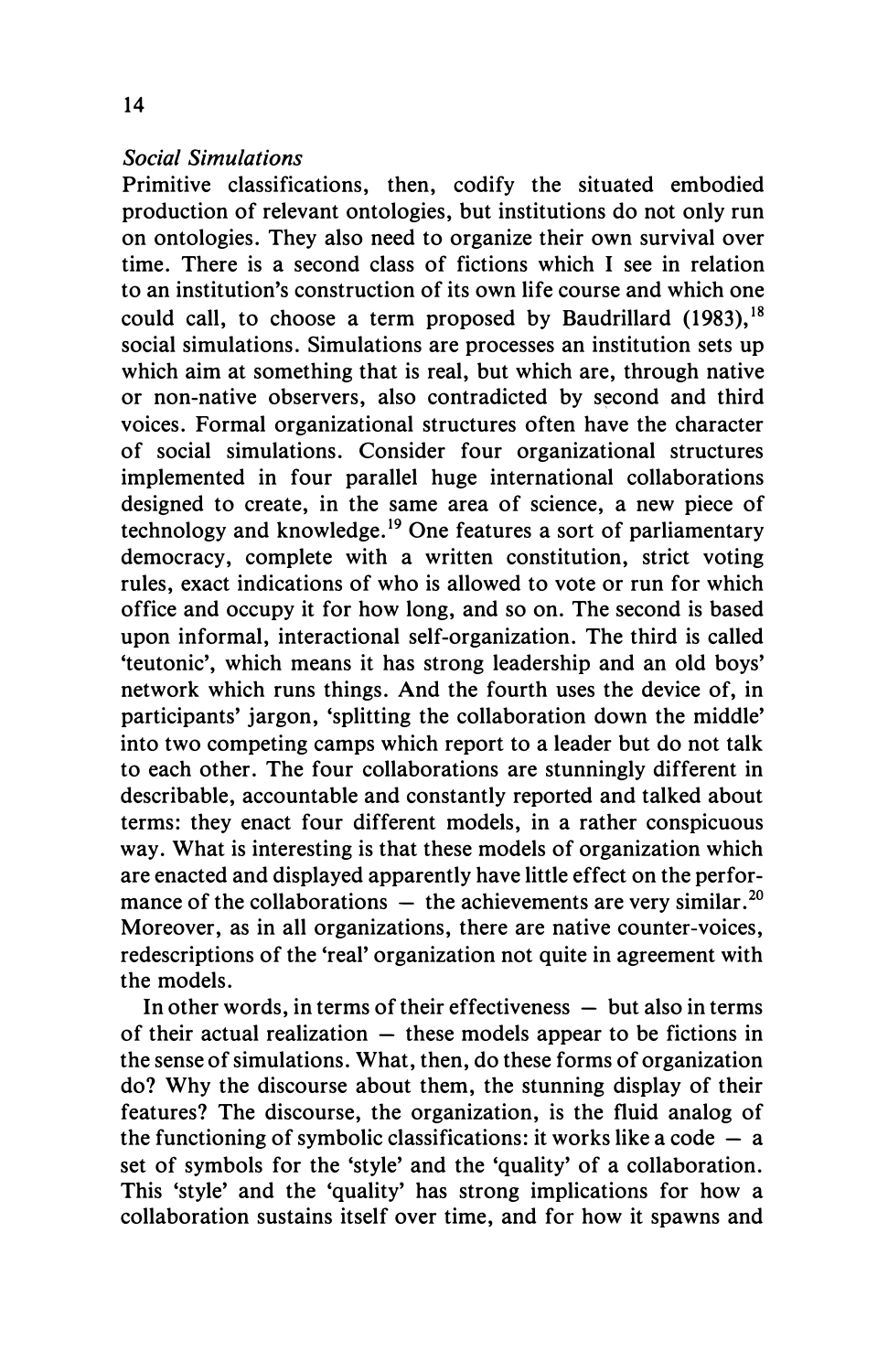seeds new collaborations. To form a collaboration, one must attract physics institutes willing to participate, convey organizational effectiveness at the same time as respect for participants, and stimulate confidence in the collaboration among those who decide whether it will be allowed to conduct an experiment or not. Collaborations have no future if they disqualify themselves on the level of their habitus and style. Again, fictionality points to the situated reproduction of a new level of order, a new level of organizations  $-$  it points to the genealogical reproduction of the superorganisms which are called collaborations within a new time frame. Fictionality captures the shift from an organizational register to a genealogical regime of collective survival and arrangement across time  $-$  and the back and forth between these frameworks witnessable in everyday practice and discourse.

#### Fictionally Operating Systems

The last illustration of a type of fictionality in modern institutions refers to closed systems analogous to those which interest cognitive constructionists (see above). Closed systems are systems which operate entirely within their own medium and machineries of world construction. An example is the brain, which the biology of cognition sees as informationally closed towards its environment. Perception, for example, is accomplished by the brain, not the eye, and the brain can only construe what it sees from signals of light intensity which arrive at the retina. In order to form a picture of the nature of the source of these signals, the brain makes reference to its own previous knowledge and uses its own electro-chemical reactions. Phrased differently, in perception the brain only interacts with itself and not with an external environment. The brain reconstructs the external world in terms of internal states, and in order to accomplish this the brain 'observes' itself (Maturana and Varela, 1980).

To return to a high tech, high rationality knowledge enterprise such as modern physics, I would like to maintain that it, too, operates as a closed system. Closed systems cannot build, with the environment of interest to them, a shared life-world. They lack the possibility of co-presence postulated by Schiitz (e.g. 1970) as an important feature of face-to-face situations. They equally lack co-temporality, the possibility of conjoint time, and the possibility of conjoint status of human agents with the status of nonhuman entities or objects. High energy physics deals with the total absence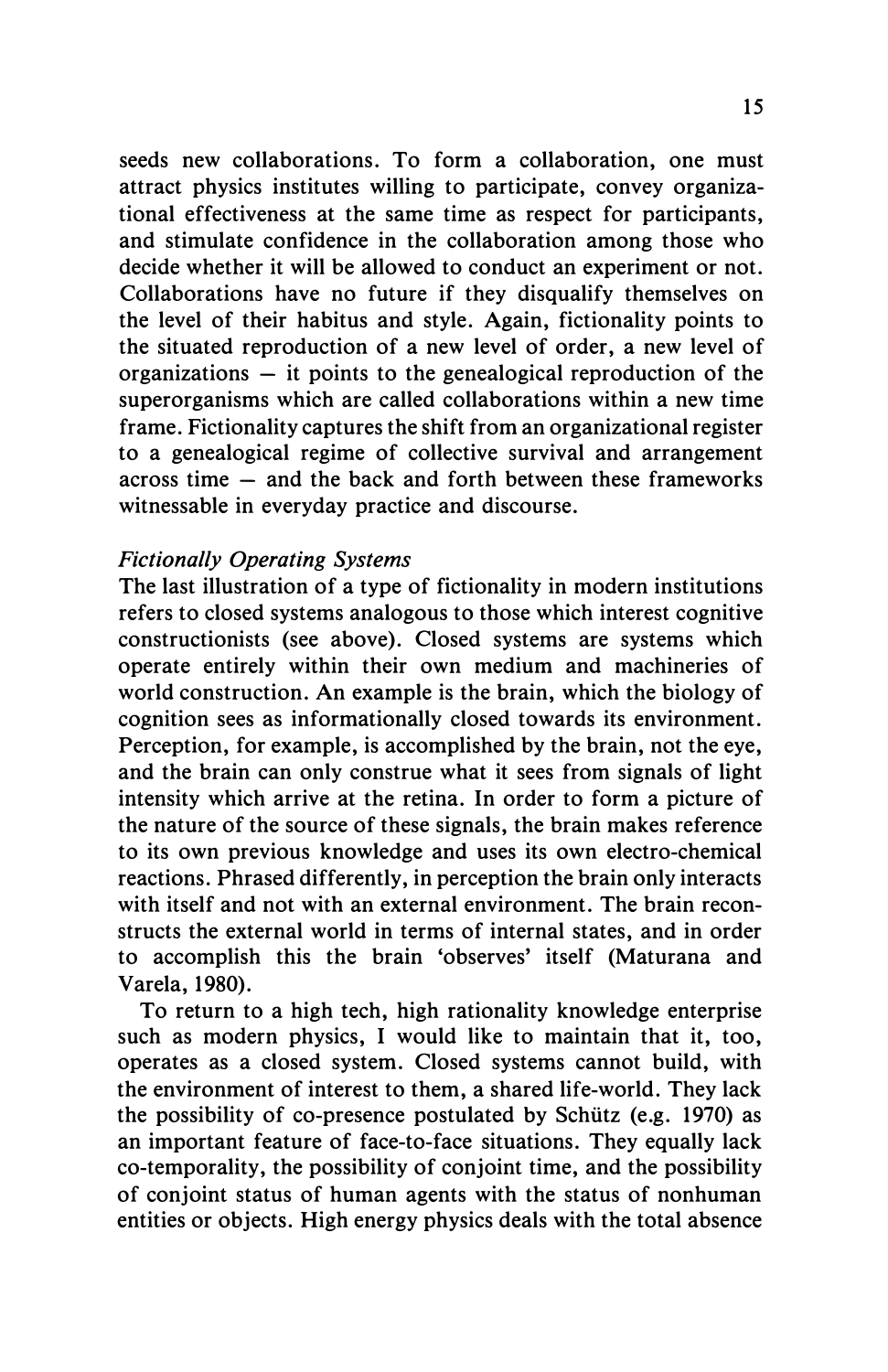of communality between human agents and objects through transferring this communality on the technology it uses *(it* enjoys co-presence with the objects studied), and through placing its bets heavily on signs of the objects. The objects themselves, subatomic particles, are as participants say, 'phantasmatic'  $-$  they are too small, too fast and too dangerous collectively to ever be handled directly. Moreover, they are always history, always already transformed into other entities. The ontology of these objects is an ontology of the past, the absent, the decayed and transfigured. Through myriads of internal operations, representations of these objects in an instrument that catches the signs of these objects are transformed into representations of the catching instrument, and these into representations of physics. But the layers of representation between internal operations and the environment are but one aspect of these systems. Another is that the signs which are so heavily sought after and transformed into other signs are themselves highly fictitious, they are mostly shams and fake signs  $-$  the real signs of interest must be extracted from a sea of deception. A third feature of the system is the fictionality of measurement. Because of the hypercomplex and idiosyncratic sign catching measurement apparatus, measurements are said to be meaningless in themselves. Hence even quantitative measurements must be seen as fictions which have to be supported through re-creations of the apparatus and through predictions of physics theory. Measurements walk, as one might say, always on such crutches. They are not the standalone arbiters of progress and theoretical predictions which they are, supposedly, in other fields. $^{21}$ 

Systems such as the above are driven by a certain relation between epistemic subject and object that puts into question received models of knowing. The interesting question is of course how closed systems nonetheless derive truth effects from their fictional operations. The answer is that they install a *new epistemic regime*; they shift their operations from observing the world to observing and understanding themselves, and from gaining positive knowledge to gaining knowledge of the errors and limits of knowing.<sup>22</sup>

#### Summary and Conclusion

The phenomenon of the semiotic and fictional constitution of highly technicized, highly rationalized institutions which, like physics, trade in reality, carries a message for our assessment of modernity. If modernity has led to an increasing loss of magic and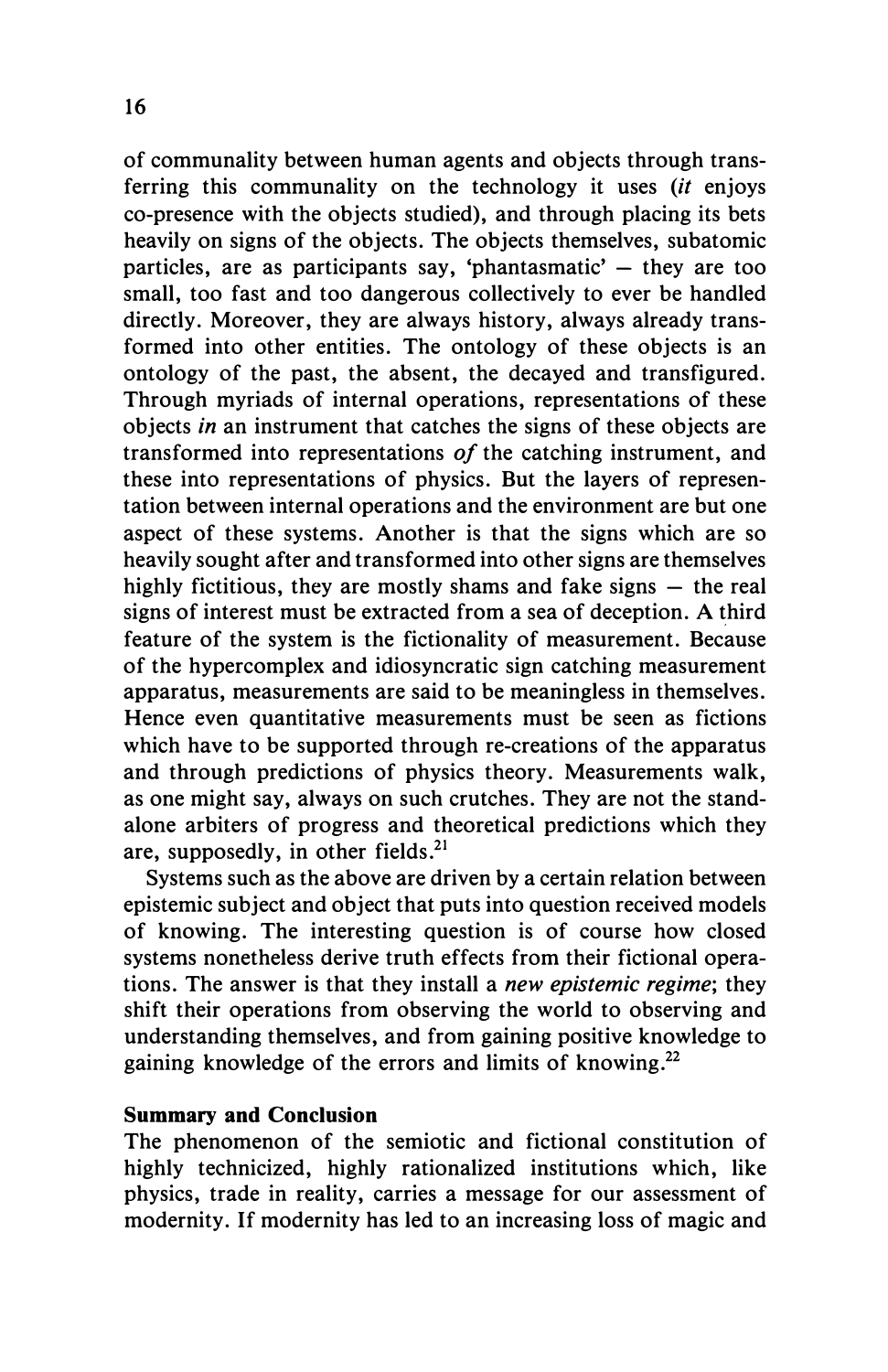enchantment, it has not led to a loss of fictions, nor to a loss of virtuosity in operating with symbolic technologies of order and organization. This has been illustrated by reference to primitive classifications, to what I called social simulations and to systems of knowing which operate closed off from an environment which they observe.

Two things should be noted about the forms of fictionality I have discussed. First, I am not suggesting that the notion of fiction be used for all processes in evidence in modern institutions. The closed system description, for example, fits a science that is most extreme in the degree to which it points beyond received mechanisms of operation  $-$  one that sums up modernity and thrusts it forward  $$ it does not fit, among other cases, molecular biology, for which an open system conception is more adequate. In other words, I have introduced the notion of fiction not as a marker in an epistemic narrative about the general status of knowledge, but as an analytic concept suitable to describe  $-$  and theorize  $-$  concrete modern institutions. Second, it is important to realize that in all cases considered, fictions are not idle rhetoric, not symbols reduced to essentially decorative use. Instead, what is apparent is a gain of behavioral and symbolic repertoires that adds to the viscosity of modern institutions and that fuels and represents new levels of locally reproduced order. Fictionalities of the above kind lift modern institutions out of the purely technical, but also out of the purely social, and transform them into cultural systems of *multiple* order. On the second level, they install new arrangements which represent, for participants, coherent and viable frameworks of activities – new epistemic regimes of self-observation and selfunderstanding in an institution that deals with the real, new ontologies resulting from reconfigurations of self-other-things, and new temporal orders of reproduction that deal with the rebirth and  $continuity$  of flexible entities such as collaborations  $-$  entities which are not legally stabilized and can draw on no other source of existence than their own attractiveness and entrenchment. Fictions institute and suggest a play upon orders, a progress from one arrangement and from one disciplinary framework to another. They demonstrate not a horizontal but a hierarchical multiplicity of patterns which are themselves not of the same order (not all social) on which the functioning of these institutions depends  $-$  it is the new order which makes the institutions I considered work.

The phenomenon that highly technicized systems, if you strip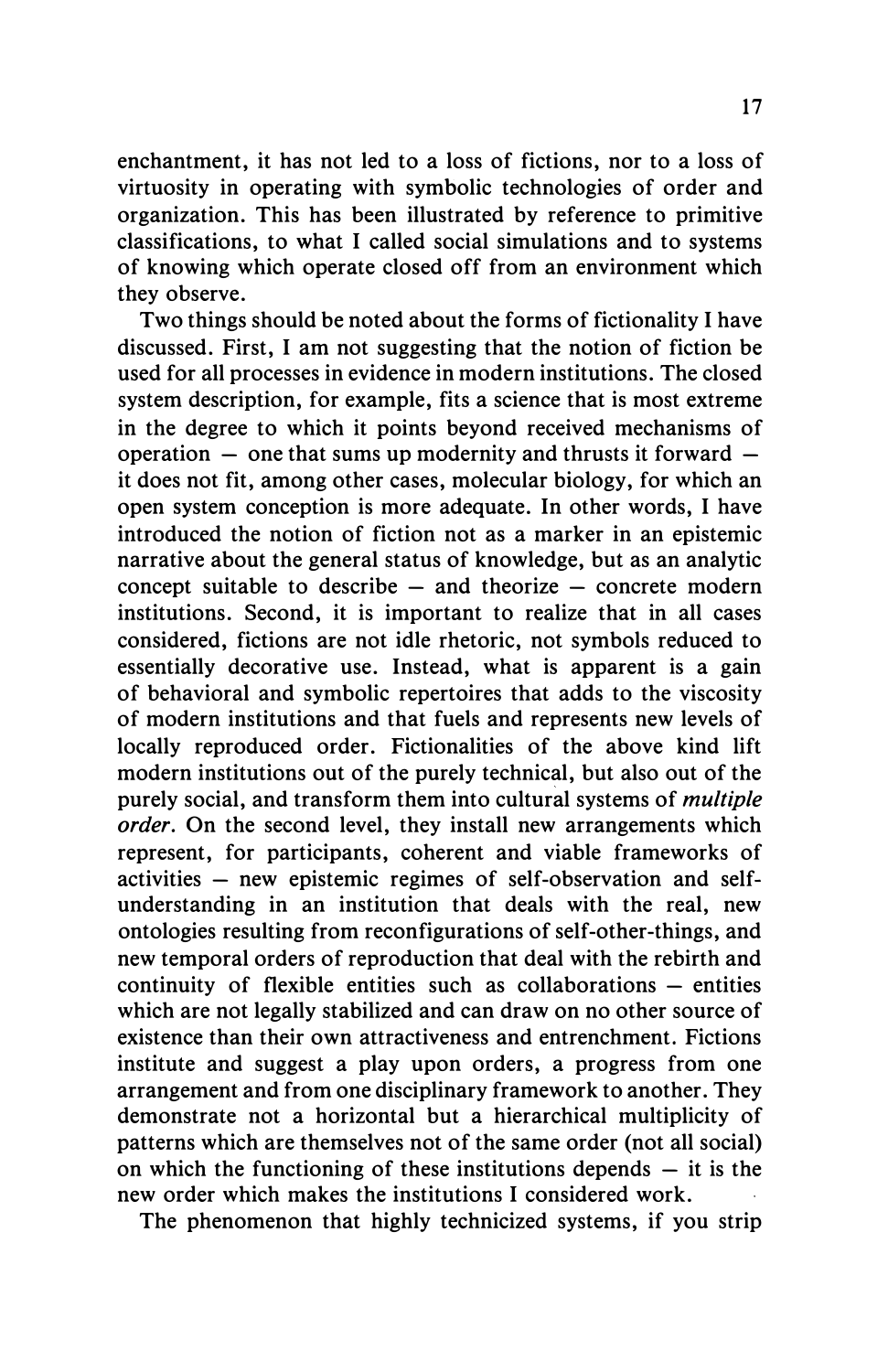them of their massive instrumentality, display themselves as systems operating with and by means of fictions, can lead to a notion of the re-enchantment of the world which takes its lead not from the status of religious traditions and belief systems but from the practices of participants in local environments. For Durkheim and Mauss, as Douglas emphasized (1987: 97), the sacred was nothing more mysterious than shared, deeply cherished classifications. For us, they need not be anything more mysterious than manifoldly present and deeply entrenched operative fictions. Such fictions document a continuity with baroque, perhaps archaic codings of the life-world, but they also document a continuity with the technical, formal, and instrumental (was the sacred always hybrid?). The sacred, in the form of operative fictions deeply entrenched and embedded in the technical and instrumental, seems to be present today more than ever before, and more than ever in need of being introduced into social theory and the investigation of modern institutions.

#### Notes

1. See also Mike Featherstone's Introduction to the Theory, Culture & Society volume on 'Postmodernism' (1988b: 195-216). Featherstone surveys some of these complaints and reviews several meanings of postmodernism in various fields.

2. For the original works which launched the constructionist tradition in the study of science see Knorr (1977), Latour and Woolgar (1979, republished 1986), and Knorr Cetina (1981, pbk. 1985). The approach has been so accepted that most works in the new sociology of science and technology today can be labelled (or label themselves) constructionist, with the question being not whether constructionism is justified but what kind of constructionism one advocates. For a review of different versions of constructionism in science studies and the arguments related to this see Sismondo (1993). Note that the recent sociology of scientific knowledge promoted by Bloor (1976), Barnes (1977) and Collins (1981), while being a relativist perspective, needs to be distinguished from the above constructionist approach.

3. But see the problems associated with the attempt to include non-human agency in the analysis as pointed out by Collins and Yearley (1992).

4. This does not hold for Foucault, who also pointed out the unrecoverability of definitive meaning (e.g. 1972).

5. See for example Paulson (1988: 93ff). Reading texts, for deconstructionists, leads not to the extraction of univocal meanings but to what the literary critic Miller calls an 'impasse' or 'mise en abyme' (1976: 11), a 'treacherous abyss of doubled and redoubled meanings' (l976: 7). He adds that there is no strategy by which a critic can '"reduce" the language of the work to clear and distinct ideas' (1976: 324).

6. Husserl, for example, associated rationalization with the rise of the scientific method which, according to him, 'abstracts' from all cultural and spiritual aspects of human practice (1976). And only recently Habermas, in refashioning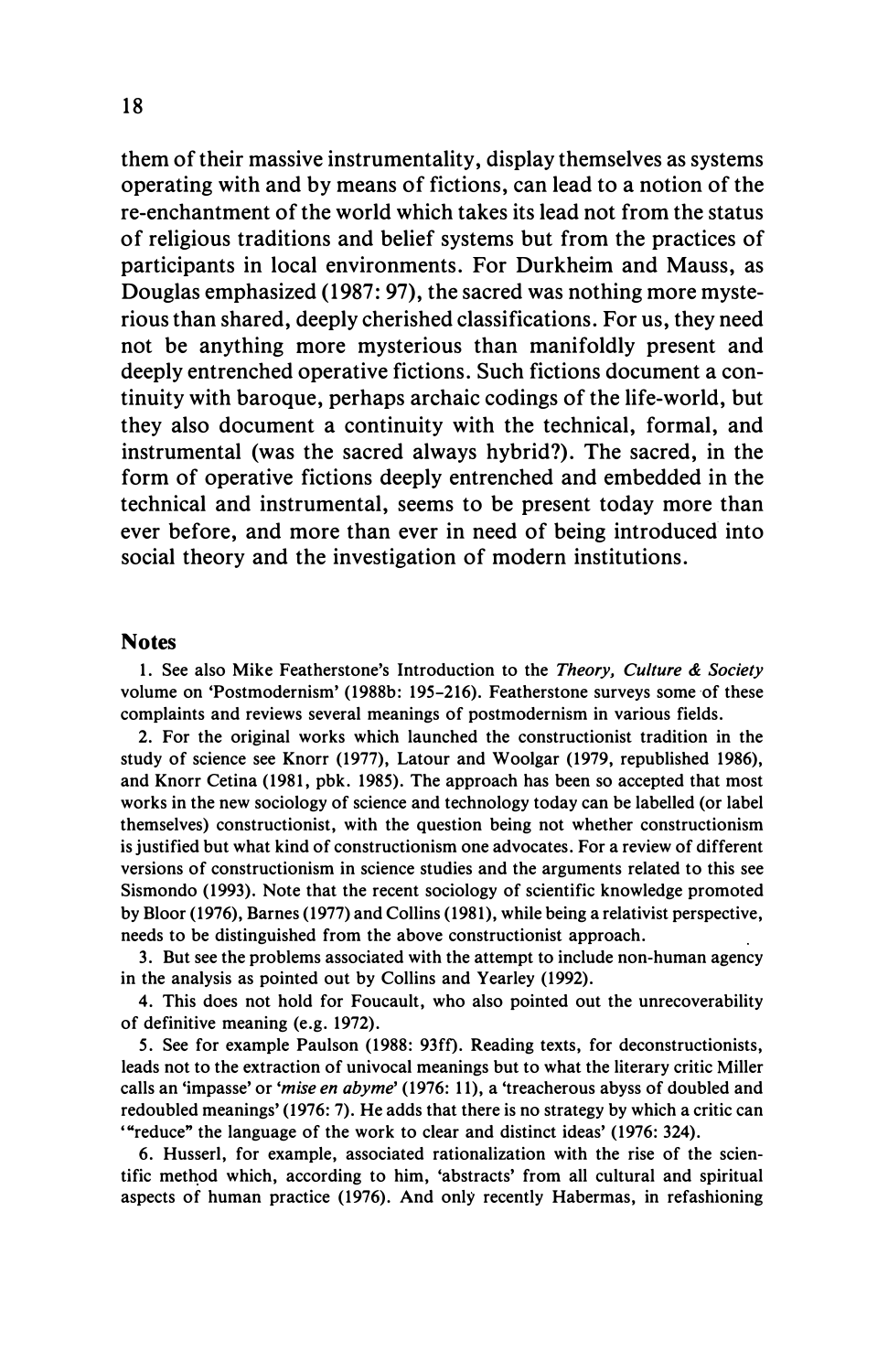Weber, Husserl and other theorists, linked rationalization to what he calls the 'colonialization' of the life-world by technical systems or, in alternative language, to the residualization and marginalization of everyday taken-for-granted knowledge, personal forms of communication and everything else that can be associated with 'substance' and 'substantive experience' rather than formal procedure (1983). For a theorist who seeks to retain some modernist assessments of the world while incorporating elements of micro-approaches see Giddens (e.g. 1990).

7. Unfortunately, I am unable to recover the author of this quote.

8. See her book Purity and Danger (1966) in which she considers 'dirt' as nothing more than matter out of place.

9. Clearly this assessment holds only for certain areas of the Western world. It is not even correct, in this crude form anyway, for the United States, which has one of the highest percentages of 'believers' (95 percent say they believe in God) and church members (more than 60 percent belong to a religious denomination, see the Yearbook of American and Canadian Churches, 1980).

10. Within sociology, the 'new institutionalism' (e.g. Meyer and Rowan, 1977; Powell and DiMaggio, 1991) has pointed out the symbolic dimension of 'formal' structures and thing-like entities such as organizations. The analyses conducted within science studies in the last ten years support many claims of the new institutionalism, yet go in a somewhat different direction (see the notion of fiction below).

11. To repeat, the problem with sociology's relation to the symbolic is not that the discipline simply ignores the phenomenon; it is rather that the phenomenon is either translated into something as common and untelling as 'language' or 'communication', or that it is separated out as the domain of perspectives such as interpretative approaches which are seen as having not much to say to the movement and development of modern societies.

12. More to the heart of male members of these societies it would seem.

13. What cannot be ignored is what happens between the forms installed. For an observer, this means that he or she must not side with one version or smooth out discrepancies, but rather consider the discrepancies as part of the analytic message.

14. For a brief historical summary of legal fictions, see the respective entry in the Encyclopaedia Britannica.

15. The research from which my claims are derived is based on six years of participant observation at the European Center for Particle Physics, the CERN in Geneva. Comparative results were obtained for molecular biology at a Max Planck Institute in Germany. The research is a study of epistemic cultures and of the social forms and theories embedded in the most 'modern' of modern institutions, science (Knorr Cetina, 1995). The results for molecular biology are partly reported in the above volume. Full documentation of this study can be found in Amann (1990).

16. Neither Geertz nor Goffman might agree with the view I attribute to them. I am not referring to what these authors might actually offer as an explanation for primitive classifications in modern institutions if they were asked, but to possible interpretations derived from the approaches for which they stand. As to the Goffmanian view, see for example Goffman (1959).

17. Merleau-Ponty's original notion in the French version of his book is 'le systeme "Moi-Autrui-les choses" ' (1945: 69). For the English translation and the exposition of this concept see Merleau-Ponty (1962: Ch. 5 and p. 57).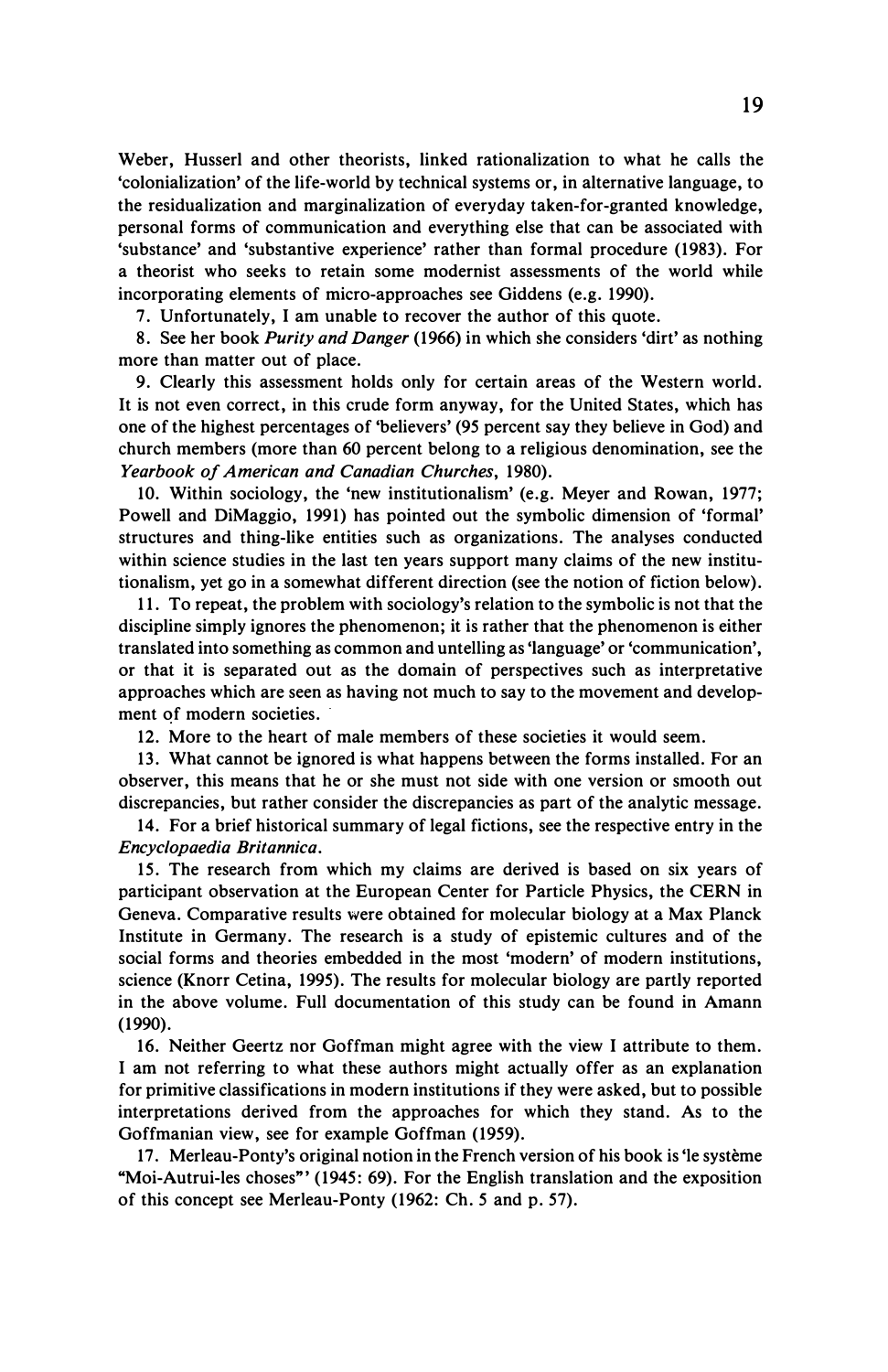18. For a detailed explication of Baudrillard's notion of 'simulation' see Kellner (1989: Ch. 3).

19. Again, I must ask the reader to consult the detailed description of these cases for further information (Knorr Cetina, 1995: Chs 7 and 8).

20. It is, of course, not easy to judge whether there is any real effect. One piece of supporting evidence is that the two collider experiments preceding the ones mentioned were also organized in contrary ways, yet were both successful in 'discovering' the W and Z zero particles for which they searched within days of each other. The more important point is perhaps that organizational structures tend to be simulations in the sense of being contradicted by participants in these forms.

21. They become, as one might say, real only through the unreal.

22. This, too, like all empirical claims in this paper, would have to be substantiated in more detail. I ask the reader's trust that this substantiation is delivered elsewhere in much detail (Knorr Cetina 1995: Ch. 3), and that the theoretical points made here have their roots in long and careful research.

#### References

- Amann, K. (1990) 'Natiirliche Expertise und Kiinstliche intelligenz: eine mikrosoziologische Untersuchung von Naturwissenschaftlern', PhD thesis, University of Bielefeld.
- Barnes, B. (1977) Interests and the Growth of Knowledge. London: Routledge & Kegan Paul.
- Bauman, Z. (1988) 'Is There a Postmodern Sociology?', Theory, Culture & Society 5(2-3): 217-37.
- Baudrillard, J. (1983) Simulations. New York: Semiotext(e).
- Berger, P. and T. Luckmann (1967) The Social Construction of Reality. London: AlIen Lane.
- Bloor, D. (1976) Knowledge and Social Imagery. London: Routledge & Kegan Paul.
- Bourdieu, P. (1977) Outline of a Theory of Practice. Cambridge: Cambridge University Press.
- Collins, H.M. (1981) Knowledge and Controversy: Studies in Modern Natural Science, Special Issue of Social Studies of Science 11.
- Collins, H.M. (1992) 'Epistemological Chicken', pp. 301-26 in A. Pickering (ed.), Science as Practice and Culture. Chicago, IL: University of Chicago Press.
- Derrida, J. (1976) Of Grammatology, trans. G.C. Spivak. Baltimore: Johns Hopkins University Press.
- Douglas, M. (1966) Purity and Danger: An Analysis of Concepts of Pollution and Taboo. London: Routledge & Kegan Paul.
- Douglas, M. (1978) Implicit Meanings: Essays in Anthropology. London: Routledge & Kegan Paul.
- Douglas, M. (1987) How Institutions Think. London: Routledge & Kegan Paul.
- Durkheim, E. and M. Mauss (1963) Primitive Classifications. Chicago: The University of Chicago Press.
- Featherstone, M. (1988a) 'Towards a Sociology of Postmodern Culture', in H. Haferkamp (ed.), Culture and Social Structure. Berlin and New York: De Gruyter.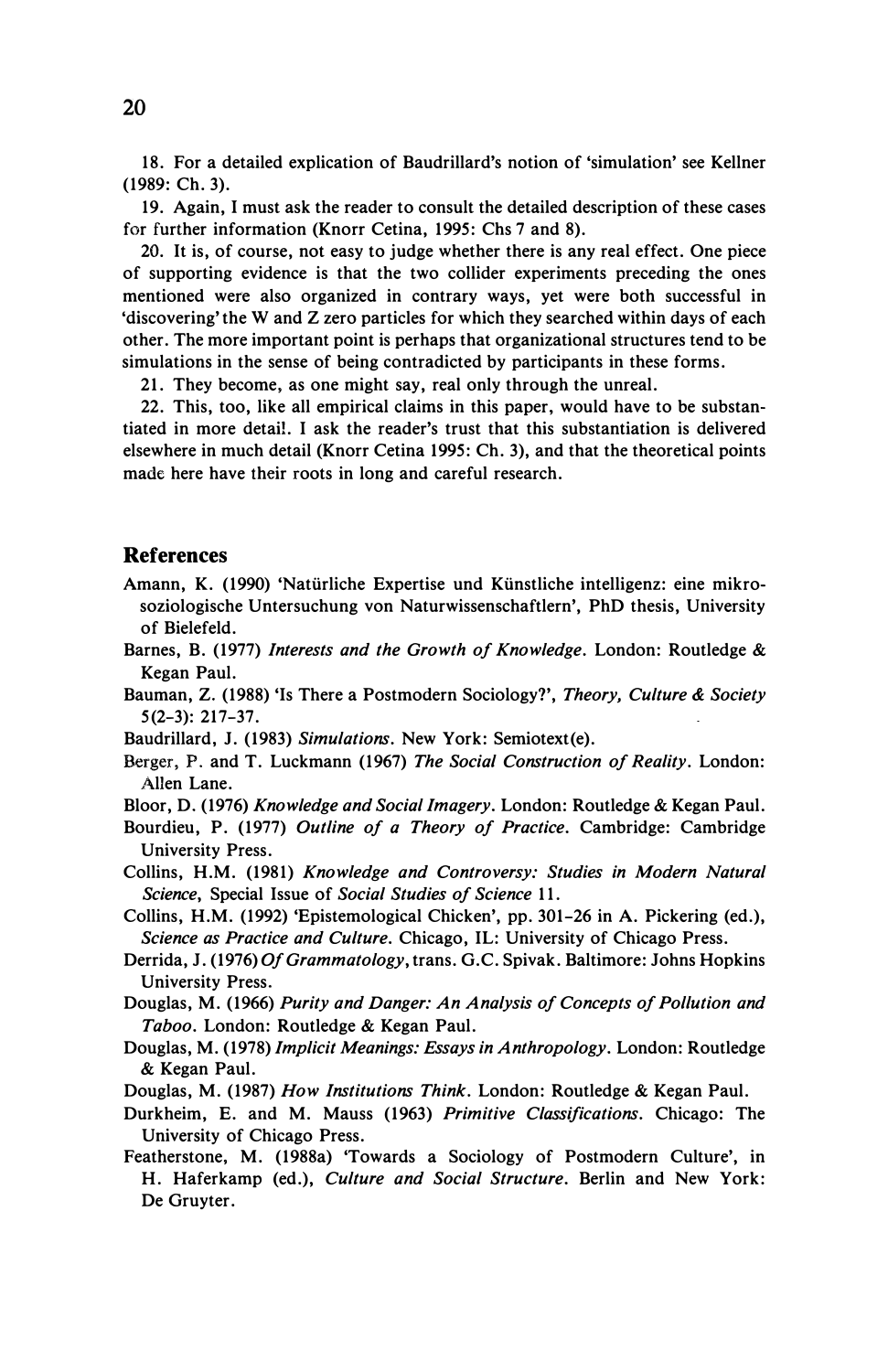- Featherstone, M. (1988b) 'In Pursuit of the Postmodern: An Introduction', Theory, Culture & Society 5(2-3): 195-215.
- Foucault, M. (1972) The Archaeology of Knowledge, trans. A.M. Sheridan Smith. New York: Pantheon.
- Geertz, C. (1973) The Interpretation of Cultures. New York: Basic Books.
- Giddens, A. (1990) The Consequences of Modernity. Stanford: Stanford University Press.
- Goffman, E. (1959) The Presentation of Self in Everyday Life. New York: Anchor.
- Habermas, J. (1983) Theory oj Communicative Action, 2 vols. Boston: Beacon.
- Husserl, E. (1976) 'Die Krisis der Europäischen Wissenschaften und die transzendentale Phänomenologie', *Husserliana Bd. IV*, 2nd edn. The Hague: Nijhoff.
- Kellner, D. (1989) Jean Baudrillard. From Marxism to Postmodernism and Beyond. Stanford: Stanford University Press.
- Knorr, K. (1977) 'Producing and Reproducing Knowledge: Descriptive or Constructive?', Social Science Information 16: 669-96.
- Knorr Cetina, K. (1981/1985) The Manufacture of Knowledge: An Essay on the Constructivist and Contextual Nature oj Science. Oxford: Pergamon Press.
- Knorr Cetina, K. (1992) 'The Couch, the Cathedral and the Laboratory. On the Relationship between Experiment and Laboratory in Science', pp. 113-38 in A. Pickering (ed.), Science as Practice and Culture. Chicago: University of Chicago Press.
- Knorr Cetina, K. (1995) Epistemic Cultures: How Science Makes Sense. (Forthcoming).
- Latour, B. and S. Woolgar (1979/1986) Laboratory Life: The Social Construction oj Scientific Facts. Los Angeles: Sage. Republished 1986 by Princeton University Press.
- Luhmann, N. (1984) Soziale Systeme. Grundriss einer allgemeinen Theorie. Frankfurt: Suhrkamp.
- Maturana, U. and F. Varela (1980) Autopoesis and Cognition: The Realization of the Living. Dordrecht: Reidel.
- Merleau-Ponty, M. (1945) Phenomenologie de la perception. Paris: Gallimard. English translation 1962, Phenomenology of Perception. London: Routledge & Kegan Paul.
- Meyer, J. and B. Rowan (1977) 'Institutionalized Organizations: Formal Structure as Myth and Ceremony', American Journal of Sociology 83: 340-63.
- Miller, J.H. (1976) 'Steven's Rock and Criticism as Cure', Georgia Review 30: 5-31, 330-48.
- Needham, R. (1963) 'Introduction', in E. Durkheim and M. Mauss, Primitive Classifications. Chicago: University of Chicago Press.
- Paulson, W. (1988) The Noise of Culture: Literary Texts in a World of Information. Ithaca, NY: Cornell University Press.
- Powell, W.W. and P.J. DiMaggio (eds) (1991) The New Institutionalism in Organizational Analysis. Chicago: University of Chicago Press.
- Robertson, R. (1988) 'The Social Significance of Culture: Some General Considerations', Theory Culture & Society 5(1): 3-23.
- Rorty, R. (1986) 'Freud and Moral Reflection', in J.H. Smith and W. Kerrigan (eds), Pragmatism's Freud: The Moral Disposition oj Psychoanalysis. Baltimore: Johns Hopkins University Press.